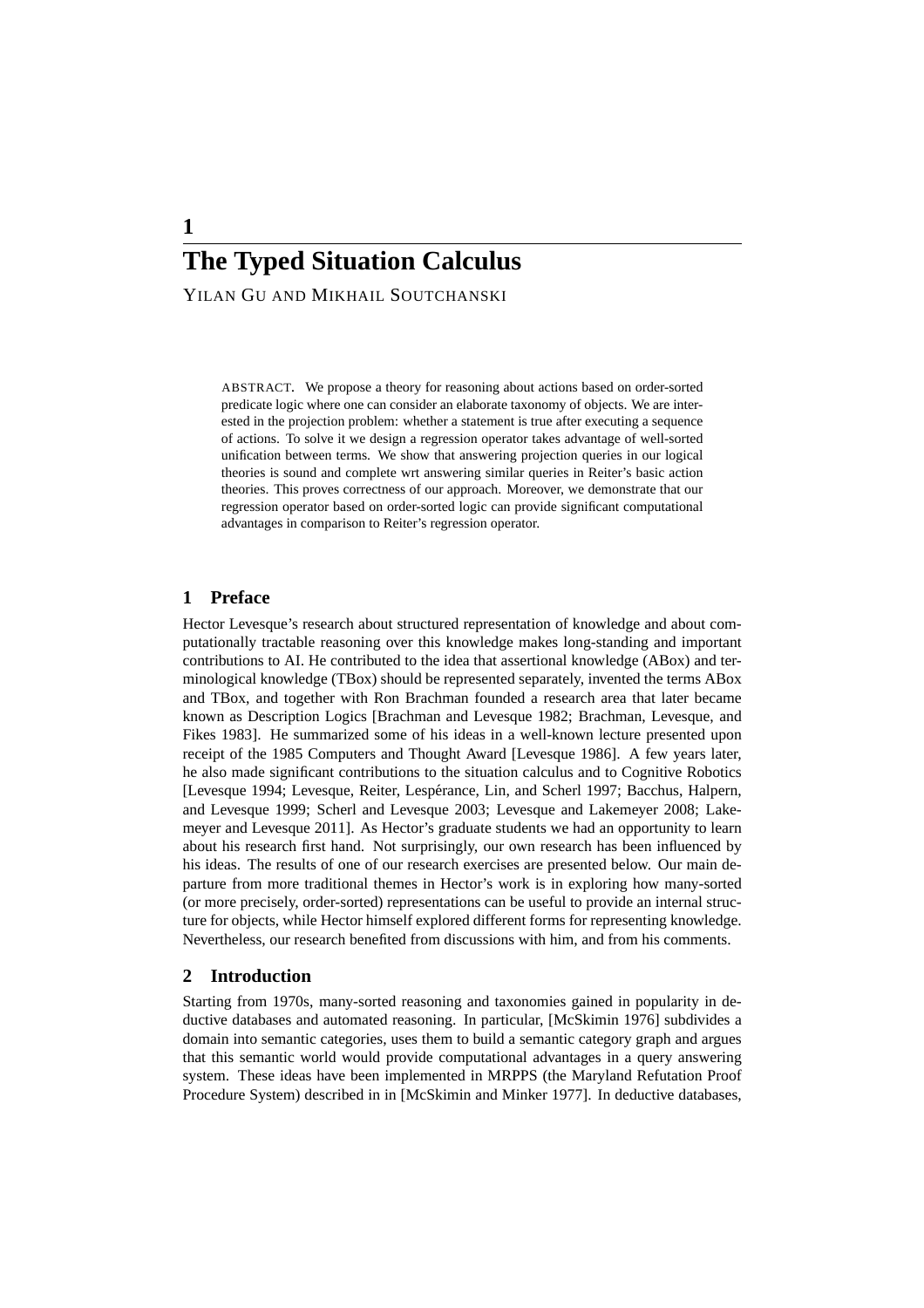[Reiter 1977a; Reiter 1977b] also use boolean combination of monadic predicates to express taxonomies of types (each simple type is represented by a monadic predicate). Reiter develops a typed unification algorithm and argues that his approach is more suitable for real world databases than the approach in deductive question-answering research that deals with unrestricted first-order databases.

In his influential paper [Hayes 1971] titled "A Logic of Actions", P. Hayes proposed an outline of a logical theory for reasoning about actions based on many-sorted logic with equality. His paper inspired subsequent work on many-sorted logics in AI. In particular, A. Cohn [Cohn 1987; Cohn 1989] developed expressive many-sorted logic and reviewed all previous work in this area. Reasoning about action and change based on the situation calculus (SC) has been extensively developed in [Reiter 2001]. However, it considers a logical language with sorts for actions, situations and just one catch-all sort  $Object$  for the rest that remains unelaborated. Surprisingly, even if the idea proposed by Hayes seems straightforward, there is still no formal study of logical and computational properties of a version of the SC with many related sorts for objects in the domain. Perhaps, this is because mathematical proofs of these properties are not straightforward although the intuition is. There are other action formalisms that permit sorted objects; such representations have also been used in planning formalisms, such as the standard PDDL language. However, to the best of our knowledge, none of the previous work investigated logical foundations and semantics of reasoning about actions over typed domains. We undertake this study and demonstrate that reasoning about actions with elaborated sorts has significant computational advantages in comparison to reasoning without them. In contrast to an approach to many-sorted reasoning [Schmidt 1938; Wang 1952; Herbrand 1971] where variables of different sorts range over unrelated universes, we consider a case when sorts are related to each other, so that one can construct an elaborated taxonomy. This is often convenient for representation of common-sense knowledge about a domain.

Generally speaking, we are usually interested in a comprehensive taxonomic structure for sorts, where sorts may inherit from each other and may have non-empty intersections. Note that even if both many-sorted logic and order-sorted logic can be translated to unsorted logic, using sorted ones can bring about significant computational advantages, for example in deduction, comparing to unsorted logic. This was a primary driving force for [Walther 1987; Cohn 1987]. Hence, we consider formulating the SC in an order-sorted logic to describe taxonomic information about objects. Based on the newly formulated language, we consider solving the projection problem via regression. We show that regression in the order-sorted SC can benefit from well-sorted unification. One can gain computational efficiency by terminating regression steps earlier when objects of incommensurable sorts are involved. However, before we can address issues of computational advantages, we have to investigae formally the relations between the proposed typed version and the situation calculus developed in [Reiter 2001], since the latter became de-facto standard. It turns out that proving soundness and completness of our new version with respect to Reiter's formulation is non-trivial matter.

## **3 Background**

In general, order-sorted logic (OSL) [Oberschelp 1962; Walther 1987; Oberschelp 1990; Schmidt-Schauβ 1989; Bierle, Hedtstück, Pletat, Schmitt, and Siekmann 1992; Weidenbach 1996] restricts the domain of variables to subsets of the universe (i.e., *sorts*). Notation  $x:Q$  means that variable x is of sort Q and  $V_Q$  is the set of variables of sort Q. For any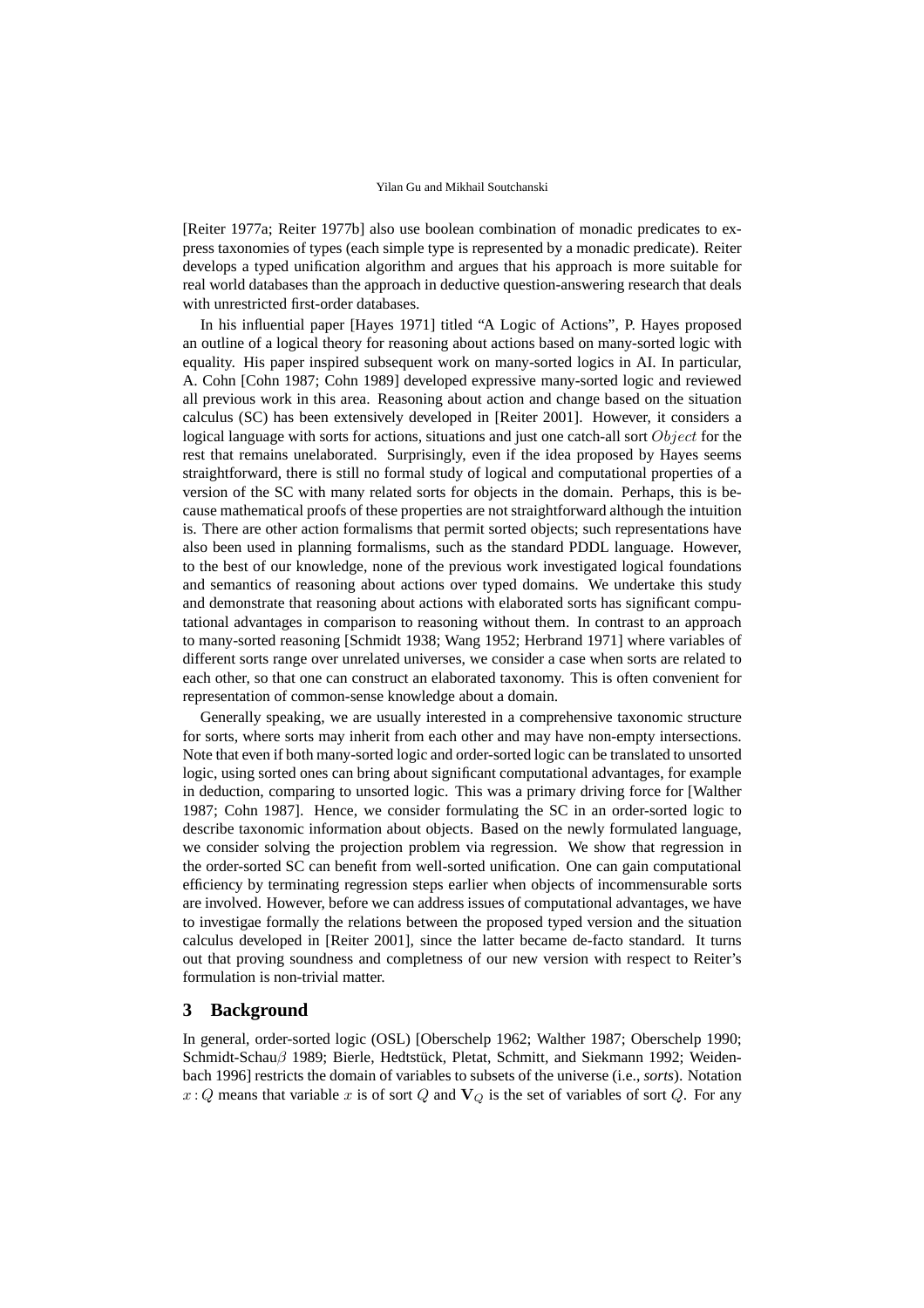n, sort cross-product  $Q_1 \times \cdots \times Q_n$  is abbreviated as  $\vec{Q}_{1..n}$ ; term vector  $t_1,\ldots,t_n$  is abbreviated as  $\vec{t}_{1..n}$ ; variable vector  $x_1, \ldots, x_n$  is abbreviated as  $\vec{x}_{1..n}$ ; and, variable declaration sequence  $x_1:Q_1,\ldots,x_n:Q_n$  is abbreviated as  $\vec{x}_{1..n}:\vec{Q}_{1..n}$ .

A theory in OSL includes a set of declarations (called *sort theory*) to describe the hierarchical relationships among sorts and the restrictions on ranges of the arguments of predicates and functions. In particular, a sort theory T is a set of *term declarations* of the form  $t: Q$  representing that term t is of sort Q, *subsort declarations* of the form  $Q_1 \leq Q_2$ representing that sort  $Q_1$  is a (direct) subsort of sort  $Q_2$  (i.e., every object of sort  $Q_1$  is also of sort  $Q_2$ ), and *predicate declarations* of the form  $P: \vec{Q}_{1..n}$  representing that the *i*-th argument of the *n*-ary predicate P is of sort  $Q_i$  for  $i = 1..n$ . In particular, when a logic has more than one sort symbol and there are no subsort declarations (any two sorts are disjoint), it is called *many-sorted* logic. A *function declaration* is a special term declaration where term  $t$  is a function with distinct variables as arguments: for each  $n$ -ary function f, the abbreviation of its function declaration is of the form  $f : \vec{Q}_{1..n} \to Q$ , where  $Q_i$  is the sort of the *i*-th argument of f and Q is the sort of the value of f.  $c: Q$  is a special function declaration, representing that constant c is of sort  $Q$ . Arguments of equality "=" can be of any sort. Below, we consider a *finite simple* sort theory only, in which there are finitely many sorts and declarations, the term declarations are all function declarations, and for each function there is one and only one declaration (i.e., no polymorphism is allowed).

For any sort theory  $\mathbb{T}$ , subsort relation  $\leq_{\mathbb{T}}$  is a partial ordering defined by the reflexive and transitive closure of the subsort declarations. Then, following the standard terminology of lattice theory, if each pair of sort symbols in  $\mathbb T$  has greatest lower bound (g.l.b.), we say that *the sort hierarchy of* T *is a meet semi-lattice* [Walther 1987]. Moreover, a *well-sorted term* (wrt  $\mathbb{T}$ ) is either a sorted variable, or a constant declared in  $\mathbb{T}$ , or a functional term  $f(\vec{t}_{1..n})$ , in which each  $t_i$  is well-sorted and the sort of  $t_i$  is a subsort of  $Q_i$ , given that  $f: \vec{Q}_{1..n} \to Q$  is in  $\mathbb{T}$ . A *well-sorted atom* (wrt  $\mathbb{T}$ ) is an atom  $P(\vec{t}_{1..n})$  (can be  $t_1 = t_2$ ), where each  $t_i$  is a well-sorted term of sort  $Q'_i$ , and  $Q'_i \leq_{\mathbb{T}} Q_i$ , given that  $P: \vec{Q}_{1..n}$  is in T. A *well-sorted formula* (wrt T) is a formula in which all terms (including variables) and atoms are well-sorted. Any term or formula that is not well-sorted is called *ill-sorted*. A formal definition of *well-sorted formulas* is given in [Bierle, Hedtstück, Pletat, Schmitt, and Siekmann 1992]. A *well-sorted substitution* (wrt  $\mathbb T$ ) is a substitution  $\rho$  s.t. for any variable x : Q,  $\rho x$  (the result of applying  $\rho$  to x) is a well-sorted term and its sort is a (non-empty) subsort of Q. Given any set  $E = \{ \langle t_{1,1}, t_{1,2} \rangle, \ldots, \langle t_{n,1}, t_{n,2} \rangle \}$ , where each  $t_{i,j}$  ( $i = 1..n, j = 1..2$ ) is a well-sorted term, a *well-sorted most general unifier* (wellsorted mgu) of  $E$  is a well-sorted substitution that is an mgu of  $E$ . It is important that in comparison to an mgu in unsorted logic (i.e., predicate logic without sorts), an mgu in OSL can include new weakened variables of sorts which are subsorts of the sorts of unified terms. For example, assume that  $E = \{ \langle x, y \rangle \}$ ,  $x \in V_{Q_1}, y \in V_{Q_2}$  and the g.l.b. of  $\{Q_1,Q_2\}$  is a non-empty sort  $Q_3$ . Then,  $\mu = \lfloor x/z, y/z \rfloor$  (x is substituted by z, y is substituted by z) for some new variable  $z \in V_{Q_3}$  is a well-sorted mgu of E. A well-sorted mgu neither always exists nor it is unique. However, it is proved that the well-sorted mgu of unifiable sorted terms is unique up to variable renaming when the sort hierarchy of  $\mathbb T$  is a meet semi-lattice [Walther 1987].

The semantics of OSL is defined similar to unsorted logic. Note that the definition of interpretations for well-sorted terms and formulas is similar to unsorted logic, but the semantics is not defined for ill-sorted terms and formulas. For any well-sorted formula  $\phi$ , a T-interpretation  $\mathbb{I} = \langle \mathcal{M}, I \rangle$  is a tuple with a structure M and an assignment I from the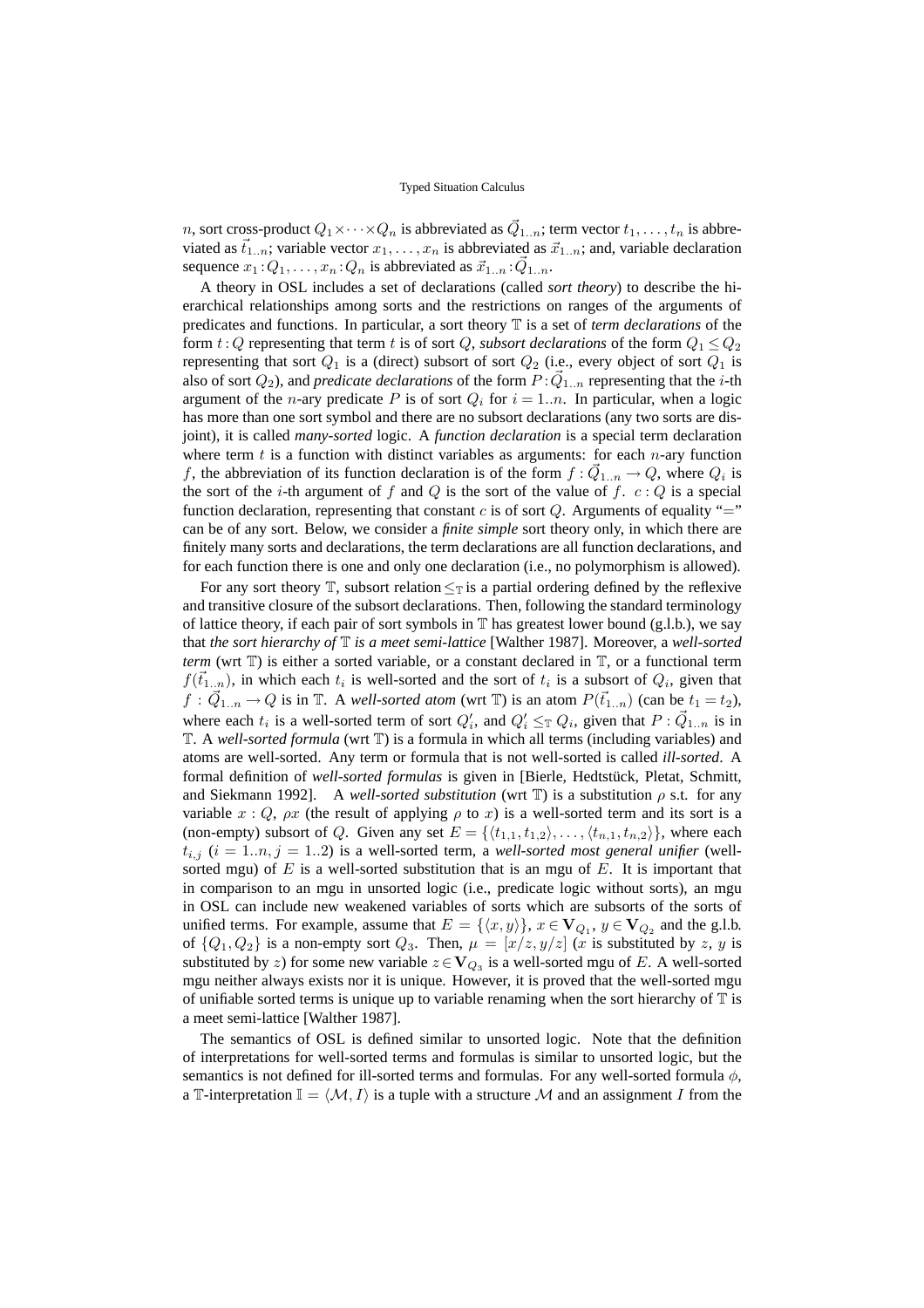set of free variables to the universe of  $M$ , s.t. it satisfies the following conditions: (1) For each sort Q,  $Q^{\mathbb{I}}$  is a subset of the whole universe U. In particular,  $\top^{\mathbb{I}} = U$ ,  $\bot^{\mathbb{I}} = \emptyset$ , and  $Q_1^{\mathbb{I}} \subseteq Q_2^{\mathbb{I}}$  for any  $Q_1 \leq_{\mathbb{T}} Q_2$ . (2) For any predicate declaration  $P: \vec{Q}_{1..n}, P^{\mathbb{I}} \subseteq Q_1^{\mathbb{I}} \times \cdots \times Q_n^{\mathbb{I}}$ is a relation in M. (3) For any function declaration  $f: \vec{Q}_{1..n} \to Q, f^{\mathbb{I}}: Q_1^{\mathbb{I}} \times \cdots \times Q_n^{\mathbb{I}} \to Q^{\mathbb{I}}$ is a function in M. (4)  $x^{\mathbb{I}} = I(x)$  is in  $Q^{\mathbb{I}}$  for any variable  $x \in \mathbf{V}_Q$ ,  $c^{\mathbb{I}} \in Q^{\mathbb{I}}$  for any constant declaration  $c:Q$ , and  $(f(\vec{t}_{1..n}))^{\mathbb{I}}\stackrel{def}{=} f^{\mathbb{I}}(t_1^{\mathbb{I}},\ldots,t_n^{\mathbb{I}})$  for any well-sorted term  $f(\vec{t}_{1..n})$ . I is not defined for ill-sorted terms and formulas. (5) If  $\mathbb T$  includes a declaration for equality symbol "=", then =<sup>I</sup> must be defined as a set  $\{(d, d) | d \in U\}$ . For any sort theory T and a well-sorted formula  $\phi$ , a structure M is a  $\mathbb{T}$ -model of  $\phi$ , written as  $\mathcal{M} \models^{\text{os}}_{\mathbb{T}} \phi$  iff for every T-interpretation  $\mathbb{I}=\langle \mathcal{M},I\rangle$ , I satisfies  $\phi$ . In particular, when  $\phi$  is a sentence, this does not depend on any variable assignment and  $\mathbb{I} = \mathcal{M}$ . Moreover, the notion a  $\mathbb{T}$ -interpretation  $\mathbb{I} = \langle \mathcal{M}, I \rangle$  satisfies  $\phi$ , written as  $\mathbb{I} \models_{\mathbb{T}}^{\infty} \phi$ , is defined by structural induction on formulas as follows. (a)  $\mathbb{I} \models_{\mathbb{T}}^{\infty} P(\vec{t}_{1..n})$  iff  $(t_1^{\mathbb{I}}, \dots, t_n^{\mathbb{I}}) \in P^{\mathbb{I}}$ . (b)  $\mathbb{I} \models_{\mathbb{T}}^{\infty} \neg \phi$  iff  $\mathbb{I} \models_{\mathbb{T}}^{\infty} \phi$  does not hold. (c)  $\mathbb{I} \models_{\mathbb{T}}^{\infty} \phi_1 \wedge \phi_2$  iff  $\mathbb{I} \models_{\mathbb{T}}^{\infty} \phi_1$  and  $\mathbb{I} \models_{\mathbb{T}}^{\infty} \phi_2$ . (d)  $\mathbb{I} \models_{\mathbb{T}}^{\infty} \phi_1 \vee \phi_2$  iff  $\mathbb{I} \models_{\mathbb{T}}^{\infty} \phi_1$ or  $\mathbb{I} \models_{\mathbb{T}}^{\infty} \phi_2$ . (e)  $\mathbb{I} \models_{\mathbb{T}}^{\infty} \phi_1 \supset \phi_2$  iff  $\mathbb{I} \models_{\mathbb{T}}^{\infty} \neg \phi_1 \vee \phi_2$ . (f)  $\mathbb{I} \models_{\mathbb{T}}^{\infty} \forall x : Q.\phi$  iff for every  $d \in Q^{\mathbb{I}}$ ,  $\mathbb{I} \models^{\infty}_{\mathbb{T}} \phi[x/d]$ , where  $\phi[x/\sigma]$  represent the formula obtained by substituting x with o. (g)  $\mathbb{I} \models_{\mathbb{T}}^{\circ} \exists x : Q \phi$  iff there is some  $d \in Q^{\mathbb{I}}$  s.t.  $\mathbb{I} \models_{\mathbb{T}}^{\circ} \phi[x/d]$ . Given a sort theory  $\mathbb{T}$ as the background, a theory  $\Phi$  including well-sorted sentences only satisfies a well-sorted sentence  $\phi$ , written as  $\Phi \models^{\text{os}}_{\mathbb{T}} \phi$ , iff every model of  $\Phi$  is a model of  $\phi$ .

Due to the space limitations, we do not introduce the SC. Details can be found in [Reiter 2001] and we refer to this language as Reiter's SC  $\mathcal{L}_{sc}$  below. Also note that we use  $\models^{\infty}_{\mathbb{T}}$  to represent the logical entailment wrt a sort theory  $\mathbb T$  in order-sorted logic,  $\models^{ms}$  to represent the logical entailment in Reiter's SC (a many-sorted logic), and  $\models^{f\circ}$  to represent the logical entailment in unsorted predicate logic.

# **4 An Order-Sorted Situation Calculus**

Here, we consider a modified SC based on order-sorted logic, called *order-sorted SC* and denoted as  $\mathcal{L}^{OS}$  below.  $\mathcal{L}^{OS}$  includes a set of sorts **Sort** = **Sort**<sub>obj</sub> ∪ { $\top$ ,  $\bot$ , Act, Sit}, where  $\top$  represents the whole universe,  $\bot$  is the empty sort, Act is the sort for all actions, Sit is the sort for all situations, and  $\text{Sort}_{obj}$  is a set of sub-sorts of  $Object$  including sort *Object* itself. We assume that for every sort (except  $\perp$ ) there is at least one ground term (constant) of this sort to avoid the problem with "empty sorts" [Goguen and Meseguer 1987]. Moreover, the number of individual variable symbols of each sort in **Sort** is infinitely countable. For the sake of simplicity, we do not consider functional fluents here.

Here, we will consider dynamical systems that can be described using *order-sorted basic action theories* (order-sorted BATs). An order-sorted BAT  $\mathcal{D} = (\mathbb{T}, D)$  includes the following two parts of theories.

• T is a sort theory based on a finite set of sorts  $Q_{\mathcal{D}}$  s.t.  $Q_{\mathcal{D}} \subseteq$  **Sort** and

 $\{\perp,\top, Object,Act,Sit\} \subseteq \mathbf{Q}_{\mathcal{D}}$ . Moreover, the sort theory includes the following declarations for finitely many predicates and functions:

- 1. Subsort declarations of the form  $Q_1 \leq Q_2$  for  $Q_1, Q_2 \in \mathbf{Q}_{\mathcal{D}} \{\top, Act, Sit\}$ , and subsort declarations:  $Object \leq \top$ ,  $Act \leq \top$ ,  $Sit \leq \top$ ,  $\bot \leq Act$ ,  $\bot \leq Sit$ . Here, we only consider those sort theories whose sort hierarchies are meet semi-lattices.
- 2. One and only one predicate declaration of the form  $F: \vec{Q}_{1..n}$  for each n-ary relational fluent F in the system, where  $Q_i \leq_{\mathbb{T}} Object$  and  $Q_i \neq \bot$  for  $i = 1..(n-1)$ , and  $Q_n$  is Sit.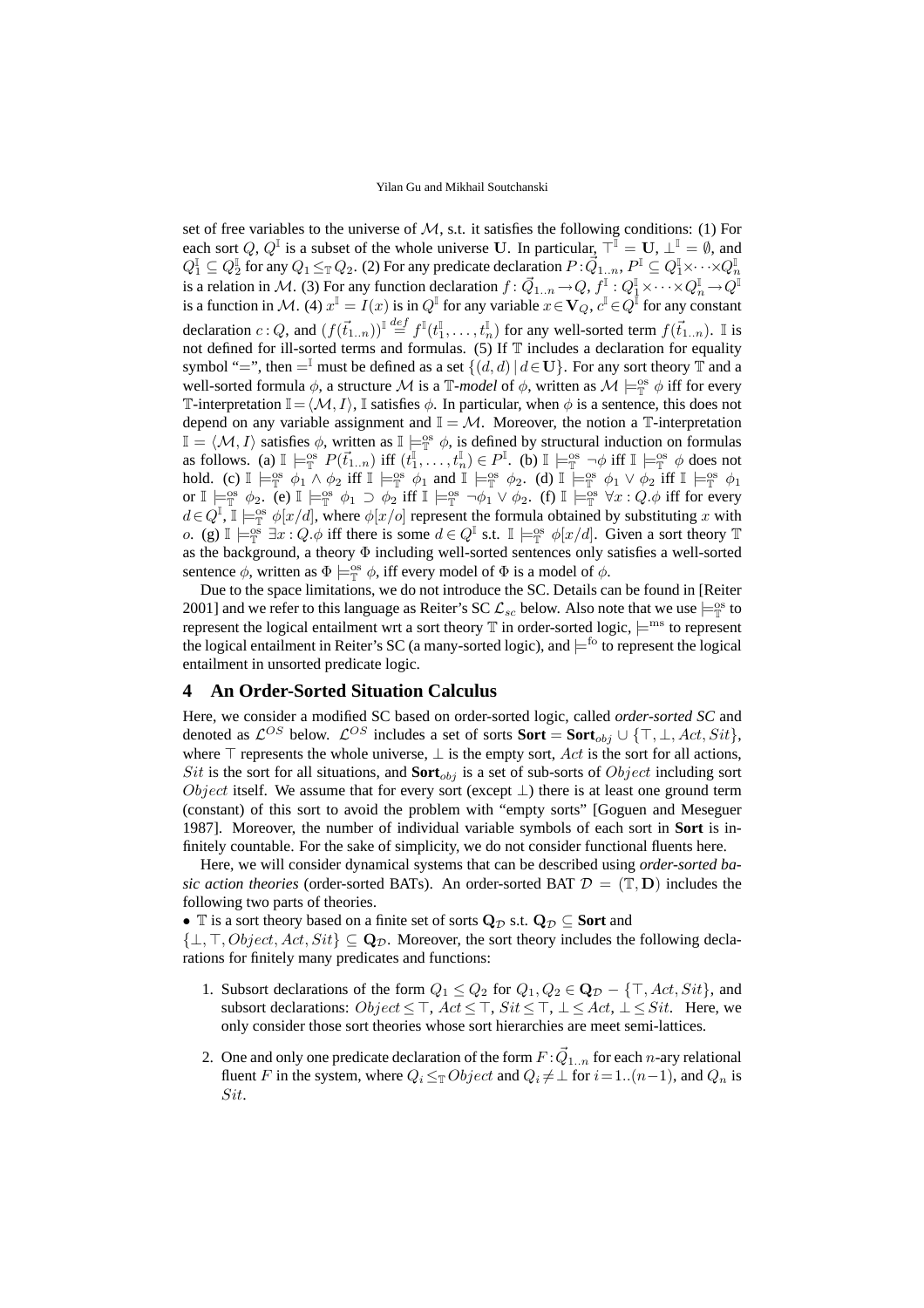- 3. One and only one predicate declaration for the special predicate Poss, that is, Poss:  $Act \times Sit.$
- 4. One and only one predicate declaration of the form  $P: \vec{Q}_{1..n}$  for each n-ary situation independent predicate P in the system, where  $Q_i \leq_\mathbb{T} Object$  and  $Q_i \neq \bot$  for  $i = 1..n$ .
- 5. A special declaration for equality symbol = :  $\top \times \top$ .
- 6. One and only one function declaration of the form  $A: \vec{Q}_{1..n} \to Act$  for each *n*-ary action function A in the system, where  $Q_i \leq_{\mathbb{T}} Object$  and  $Q_i \neq \bot$  for  $i = 1..n$ . Note that, when  $n = 0$ , the declaration is  $A: Act$  for constant action function A.
- 7. One and only one function declaration of the form  $f : \vec{Q}_{1..n} \to Q_{n+1}$  for each n-ary  $(n \geq 0)$  situation independent function f (other than action functions), where each  $Q_i \leq_{\mathbb{T}} Object$  and  $Q_i \neq \perp$  for each  $i = 1..(n+1)$ . When  $n = 0$ , the function declaration is of the form  $c:Q$  for constant c of sort  $Q$ .
- 8. One and only one function declaration  $do: Act \times Sit \rightarrow Sit$ , and  $S_0: Sit$  for the initial situation  $S_0$ .

• D is a set of axioms represented using well-sorted sentences wrt  $\mathbb T$ , which includes the following subsets of axioms.

- 1. Foundational axioms  $\Sigma$  for situations, which are the same as those in [Reiter 2001].
- 2. A set  $\mathcal{D}_{una}$  of unique name axioms for actions: for any two distinct action function symbols A and B with declarations  $A : \vec{Q}_{1..n} \to Act$  and  $B : \vec{Q}'_{1..m} \to Act$ , we have

 $(\forall \vec{x}_{1..n} : \vec{Q}_{1..n}, \vec{y}_{1..m} : \vec{Q}'_{1..m}) \ldotp A(\vec{x}_{1..n}) \neq B(\vec{y}_{1..m}).$ 

Moreover, for each action function symbol A, we have  $(\forall \vec{x}_{1..n} : \vec{Q}_{1..n}, \vec{y}_{1..n} : \vec{Q}_{1..n}) \cdot A(\vec{x}_{1..n}) = A(\vec{y}_{1..n}) \supset \bigwedge_{i=1}^{n} x_i = y_i.$ 

- 3. The initial theory  $\mathcal{D}_{S_0}$ , which includes well-sorted (first-order) sentences that are uniform in  $S_0$ .
- 4. A set  $\mathcal{D}_{ap}$  of precondition axioms for actions represented using well-sorted formulas: for each action symbol A, whose sort declaration is  $A: \vec{Q}_{1..n} \rightarrow Act$ , its precondition axiom is

$$
(\forall \vec{x}_{1..n} : \vec{Q}_{1..n}, s: Sit). Poss(A(\vec{x}_{1..n}), s) \equiv \Pi_A(\vec{x}_{1..n}, s),
$$
 (1)

where  $\Pi_A(\vec{x}_{1..n},s)$  is a well-sorted formula uniform in s, whose free variables are at most among  $\vec{x}_{1..n}$  and s.

5. A set  $\mathcal{D}_{ss}$  of successor state axioms (SSAs) for fluents represented using well-sorted formulas: for each fluent F with declaration  $F:\vec{Q}_{1..n}\times\overline{S}it$ , its SSA is of the form

$$
(\forall \vec{x}_{1..n} : \vec{Q}_{1..n}, a : Act, s : Sit). F(\vec{x}_{1..n}, do(a, s)) \equiv \phi_F(\vec{x}_{1..n}, a, s), \quad (2)
$$

where  $\phi_F(\vec{x}_1, n, a, s)$  is a well-sorted formula uniform in s, whose free variables are at most among  $\vec{x}_{1..n}$  and  $a, s$ .

Here is a simple example of an order-sorted BAT.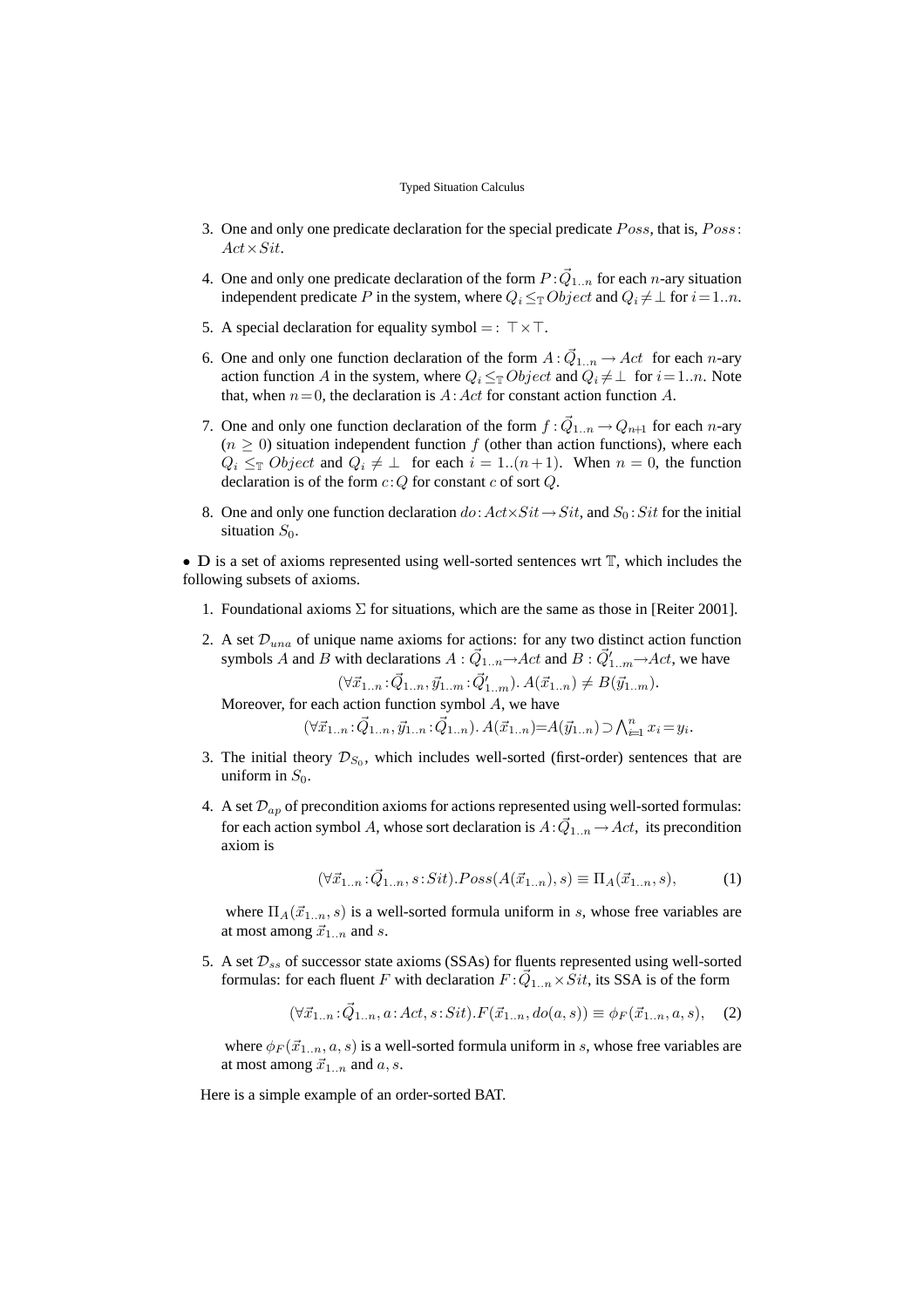EXAMPLE 1 (Transport Logistics) We present an order-sorted BAT  $D$  of a simplified example of logistics. T includes the following subsort declarations:

 $MovObj \leq Object, \perp \leq City, \perp \leq Box, \perp \leq Truck,$ 

 $Truck \leq MovObj, City \leq Object, Box \leq MovObj,$ 

where  $MovObj$  is the sort of movable objects, and other sorts are self-explanatory. The predicate declarations are  $InCity: MovObj \times City \times Sit, On: Box \times Truek \times Sit$ for the fluents  $InCity(o, l, s)$  and  $On(o, t, s)$ . An example of function declaration can be twinCity : City  $\rightarrow$  City. The function declarations for actions  $load(b, t)$ , unload $(b, t)$ and  $drive(t, c_1, c_2)$  are obvious. For instance, drive :  $Truck \times City \times City \rightarrow Act$ . Besides  $S_0$ : Sit, the constant declarations may include:

 $B_1 : Box, \qquad B_2 : Box, \qquad T_1 : Truek,$ 

 $T_2:Truck, Toronto:City, Boston:City.$ 

Axioms in  $\mathcal{D}_{S_0}$  can be:

 $\exists x : Box.$   $InCity(x, Boston, S_0),$ 

 $(\forall x : Box, t : Truek)$ .  $\neg On(x, t, S_0)$ ,

 $InCity(T_1, Boston, S_0) \vee InCity(T_2, Boston, S_0).$ 

As an example, the precondition axiom for *load* is:

 $(\forall x:Box, t:Truck, s: Sit). Poss(load(x, t), s) \equiv$  $\neg On(x,t,s) \land \exists y \colon City.$ *InCity* $(x,y,s) \land InCity(t,y,s),$ 

and the preconditions for unload and drive are obvious. As an example, the SSA of fluent InCity is:

 $(\forall d: MovObj, c:City, a:Act, s: Sit). InCity(d, c, do(a, s)) \equiv$  $(\exists t:Truck, c_1:City).a=drive(t,c_1,c)\wedge$  $(d=t \vee \exists b:Box.b=d \wedge On(b,t,s))) \vee$  $InCity(d, c, s) \wedge \neg (\exists t: Truck, c_1: City.a = drive(t, c, c_1) \wedge$  $(d=t \vee \exists b:Box.b=d \wedge On(b,t,s)))$ ,

and the SSA of fluent  $On$  is obvious.

# **5 Order-Sorted Regression and Reasoning**

We now consider the central reasoning mechanism in the order-sorted SC. The definition of a regressable formula of  $\mathcal{L}^{OS}$  is the same as the definition of a regressable formula of  $\mathcal{L}_{sc}$ except that instead of being stated for a formula in  $\mathcal{L}_{sc}$ , it is formulated for a well-sorted formula in  $\mathcal{L}^{OS}$ .

A formula W of  $\mathcal{L}^{OS}$  is *regressable* (wrt an order-sorted BAT D) iff (1) W is a wellsorted first-order formula wrt  $\mathbb{T}$ ; (2) every term of sort Sit in W starts from  $S_0$  and has the syntactic form  $do([\alpha_1, \cdots, \alpha_n], S_0)$ , where each  $\alpha_i$  is of sort  $Act$ ; (3) for every atom of the form  $Poss(\alpha, \sigma)$  in W,  $\alpha$  has the syntactic form  $A(\vec{t}_{1n})$  for some n-ary action function symbol  $A$ ; and (4) W does not quantify over situations, and does not mention the relation symbols " $\Box$ " or "=" between terms of sort *Sit*. A *query* is a regressable sentence.

EXAMPLE 2 Consider the BAT  $D$  from Example 1. Let  $W$  be

 $\exists d:Box. d = Boston \land On(d, T_1, do (load(B_1, T_1), S_0)).$ 

W is a (well-sorted) regressable sentence (wrt  $\mathcal{D}$ ); while

 $On(Boston, T_1, do (load(B_1, T_1), S_0))$ 

is ill-sorted and therefore is not regressable.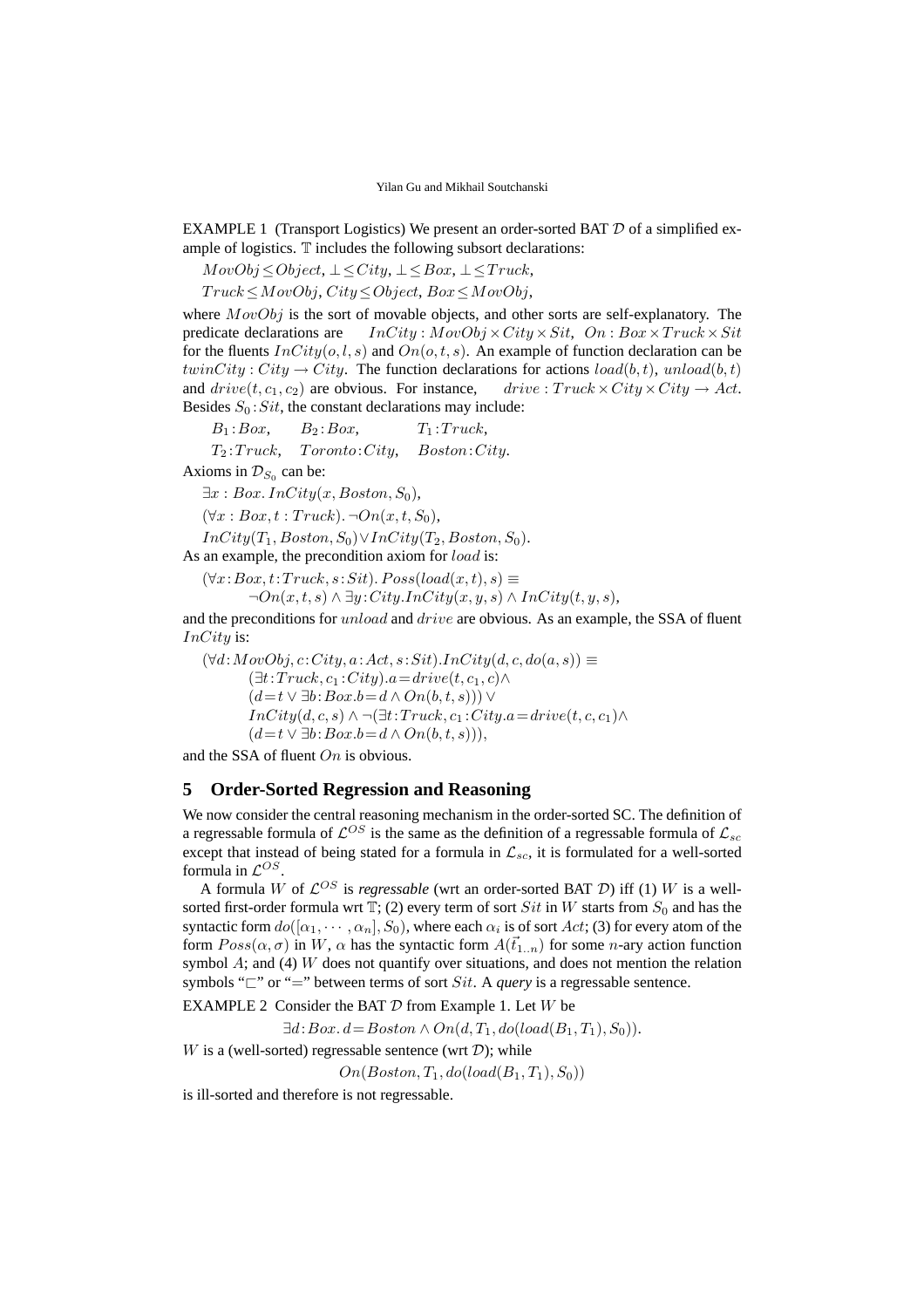The regression operator  $\mathcal{R}^{os}$  in  $\mathcal{L}^{OS}$  is defined recursively similar to the regression operator in [Reiter 2001]. Moreover, we take advantages of the sort theory during regression: when there is no well-sorted mgu for equalities between terms that occur in a conjunctive sub-formula of a query, this sub-formula is logically equivalent to false and it should not be regressed any further. We will see that this key idea helps eliminate useless sub-trees of a regression tree.

DEFINITION 3 Consider a regressable formula W in  $\mathcal{L}^{OS}$  with respect to a background order-sorted BAT  $\mathcal{D} = (\mathbb{T}, D)$ . The *regression* of W,  $\mathcal{R}^{os}[W]$ , is recursively defined as follows. In what follows,  $\vec{t}$  and  $\vec{\tau}$  are tuples of terms,  $\alpha$  and  $\alpha'$  are terms of sort Act,  $\sigma$  and  $\sigma'$  are terms of sort *Sit*, and W is a regressable formula of  $\mathcal{L}^{OS}$ .

**1.** If W is a non-atomic formula and is of the form  $\neg W_1$ ,  $W_1 \lor W_2$ ,  $(\exists v : Q) . W_1$  or  $(\forall v : Q)$ . W<sub>1</sub>, for some regressable formulas  $W_1, W_2$  in  $\mathcal{L}^{OS}$ , then

$$
\mathcal{R}^{os}[\circ W_1] = \circ \mathcal{R}^{os}[W_1]
$$
 for constructor  $\circ \in \{\neg, (\exists x : Q), (\forall x : Q)\}\$   

$$
\mathcal{R}^{os}[W_1 \vee W_2] = \mathcal{R}^{os}[W_1] \vee \mathcal{R}^{os}[W_2].
$$

- **2.** Else, if W is a non-atomic formula, W is not of the form  $\neg W_1, W_1 \lor W_2, (\exists v : Q)W_1$  or  $(\forall v : Q)W_1$ , but of the form  $W_1 \wedge W_2 \wedge \cdots \wedge W_n$   $(n \ge 2)$ , where each  $W_i$   $(i=1..n)$ is not of the form  $W_{i,1} \wedge W_{i,2}$  for some sub-formulas  $W_{i,1}, W_{i,2}$  in  $W_i$ . After using commutative law for ∧, without loss of generality, there are two sub-cases:
- **2(a)** Suppose that for some j,  $j = 1..n$ , each  $W_i$  ( $i = 1..j$ ) is of the form  $t_{i,1} = t_{i,2}$  for some (well-sorted) terms  $t_{i,1}, t_{i,2}$ , and none of  $W_k$ ,  $k = (j + 1)...n$ , is an equality between terms. In particular, when  $j = n$ ,  $\bigwedge_{k=j+1}^{n} W_k \stackrel{def}{=} true$ . Then,

$$
\mathcal{R}^{os}[W] = \n\begin{cases}\nW_1 \wedge W_2 \wedge \cdots \wedge W_j \wedge \mathcal{R}^{os}[W_0'] & \text{if there is a well-sorted mgu } \mu \\
\text{for } \{(t_{i,1}, t_{i,2}) \mid i = 1..j\}; \\
false & \text{otherwise.} \n\end{cases}
$$

Here,  $W'_0$  is a new formula obtained by applying mgu  $\mu$  to  $\bigwedge_{k=j+1}^n W_k$  and it is existentially-quantified at front for every newly introduced sort weakened variable in  $\mu$ . Moreover, note that based on the assumption that we consider meet semi-lattice sort hierarchies only, such mgu is unique if it exists. Notice that  $W_1 \wedge \cdots \wedge W_j$  needs to be kept, because it carries unification information between terms  $\{\langle t_{i,1}, t_{i,2}\rangle | i =$ 1..j} that cannot be omitted, and the unifiability of these terms does not mean  $W_1$  ∧  $\cdots \wedge W_i \equiv true.$ 

- **2(b)** Otherwise,  $\mathcal{R}^{os}[W] = \mathcal{R}^{os}[W_1] \wedge \cdots \wedge \mathcal{R}^{os}[W_n].$
- **3.** Otherwise, W is atomic. There are four sub-cases.
- **3(a)** Suppose that W is of the form  $Poss(A(\vec{t}), \sigma)$  for an action term  $A(\vec{t})$  and a situation term  $\sigma$ , and the action precondition axiom for A is of the form (1). Without loss of generality, assume that all variables in Axiom (1) have had been renamed (with variables of the same sorts) to be distinct from the free variables (if any) of  $W$ . Then,

$$
\mathcal{R}^{os}[W] = \mathcal{R}^{os}[\Pi_A(\vec{t}, \sigma)].
$$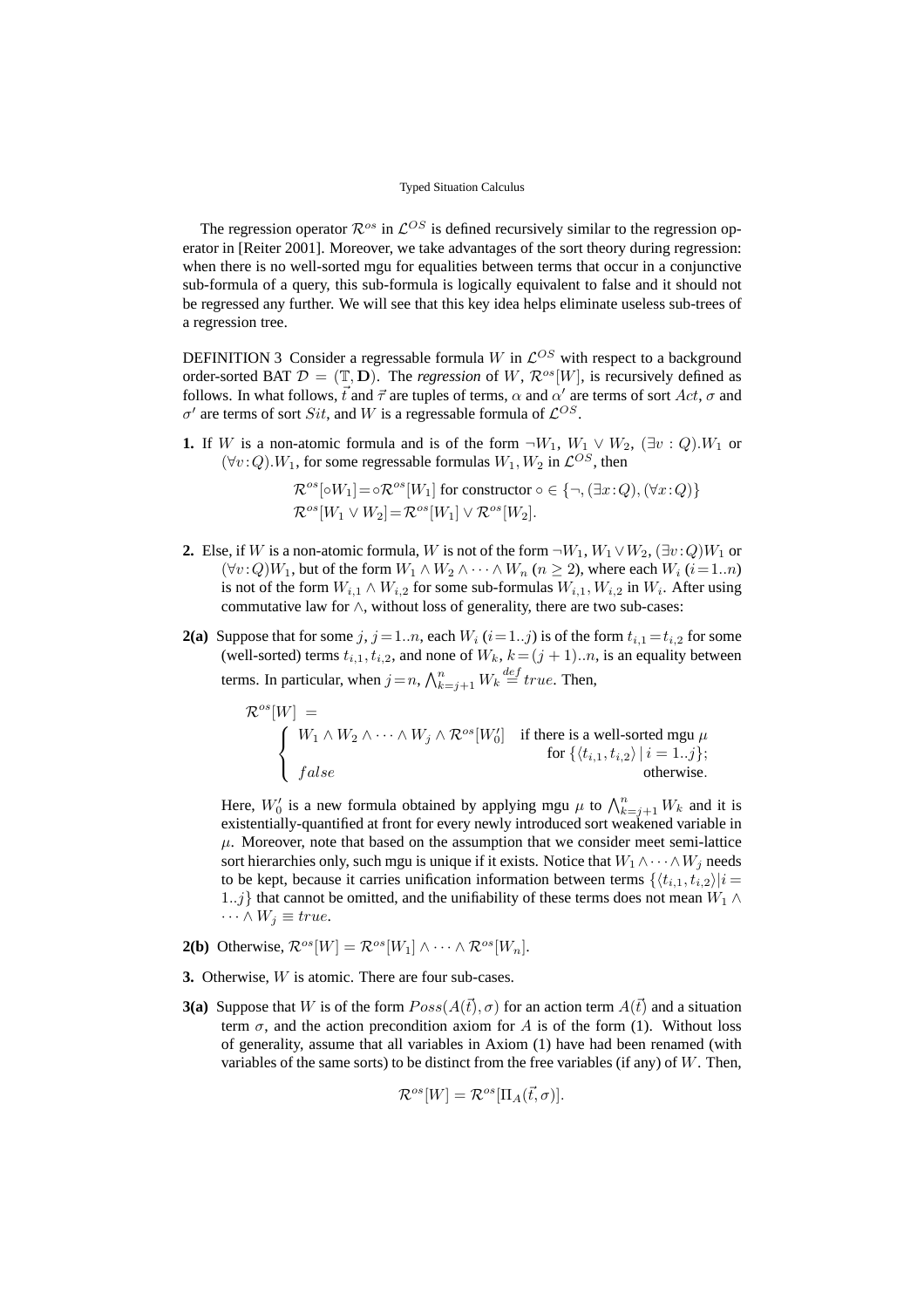**3(b)** Suppose that W is of the form  $F(\vec{t},do(\alpha,\sigma))$  for some relational fluent F. Let F's SSA be of the form (2). Without loss of generality, assume that all variables in Axiom (2) have had been renamed (with variables of the same sorts) to be distinct from the free variables (if any) of  $W$ . Then,

$$
\mathcal{R}^{os}[W] = \mathcal{R}^{os}[\phi_F(\vec{t}, \alpha, \sigma)].
$$

**3(c)** Suppose that atom W is of the form  $t_1 = t_2$ . for some well-sorted terms  $t_1, t_2$ . Then,

$$
\mathcal{R}^{os}[W] = \begin{cases} W & \text{if there is a well-sorted mgu } \mu \text{ for } \langle t_1, t_2 \rangle; \\ false & \text{otherwise.} \end{cases}
$$

**3(d)** Otherwise, if atom W has  $S_0$  as its only situation term, then

 $\mathcal{R}^{os}[W] = W.$ 

Notice that although the definition seems to depend on syntactic form of a formula, we prove below that for any regressable formulas  $W_1$  and  $W_2$  in  $\mathcal{L}^{OS}$  that are logically equivalent, their regressed results are still equivalent wrt  $D$  (see Corollary 7). Here are some examples.

EXAMPLE 4 Consider the order-sorted BAT  $D$  from Example 1 and the query W from Example 2. Then, it is easy to see that  $\mathcal{R}^{os}[W] = false$ , since there is no well-sorted mgu for  $(d, Boston)$ , where  $d:Box$ . Now, let  $W_1$  be

 $\neg \forall d: Box. d \neq Boston \lor \neg On(d, T_1, do (load(B_1, T_1), S_0)).$ 

 $W_1$  is a sentence that is equivalent to W. It is easy to check that  $\mathcal{R}^{os}[W_1]$  is a formula equivalent to  $false$  (wrt  $D$ ).

Here is another example to illustrate the necessity of keeping  $W_1 \wedge \cdots \wedge W_j$  in 2(a) of Def. 3. We consider the regression of a well-sorted formula

 $InCity(B_1,city,do(drive(T_1, Boston, Toronto),S_0)),$ 

where  $city$  is a free variable of sort  $City$ .

$$
\mathcal{R}^{os}[InCity(B_1, city, do(drive(T_1, Boston, Toronto), S_0))]
$$
\n
$$
= \mathcal{R}^{os}[(\exists t:Truck, c_1:City).drive(T_1, Boston, Toronto) = drive(t, c_1, city) \land (B_1 = t \lor \exists b:Box.b = B_1 \land On(b, t, S_0))) \lor InCity(B_1, city, S_0) \land \neg(\exists t:Truck, c_1:City. drive(T_1, Boston, Toronto) = drive(t, city, c_1) \land (B_1 = t \lor \exists b:Box.b = B_1 \land On(b, t, S_0)))]
$$
\n
$$
= \cdots \cdots
$$
\n
$$
= (\exists t:Truck, c_1:City).drive(T_1, Boston, Toronto) = drive(t, c_1, city) \land \exists b:Box.b = B_1 \land On(B_1, T_1, S_0) \lor InCity(B_1, city, S_0)
$$

 $\wedge \neg (\exists t \colon Truek, c_1 \colon City \text{.} drive(T_1, Boston, Toronto) = drive(t, city, c_1)$  $\wedge \exists b : Box.b = B_1 \wedge On(b, T_1, S_0)$ .

In the above formula, for instance, if we omit the condition  $drive(T_1, Boston, Toronto)$  $drive(t, c_1, city)$  (an example of the component  $W_1 \wedge \cdots \wedge W_j$  in 2(a) of Def. 3), we will lose unification information between the variable city and the constant Toronto, and won't be able to maintain logical equivalence between the original formula and its regression.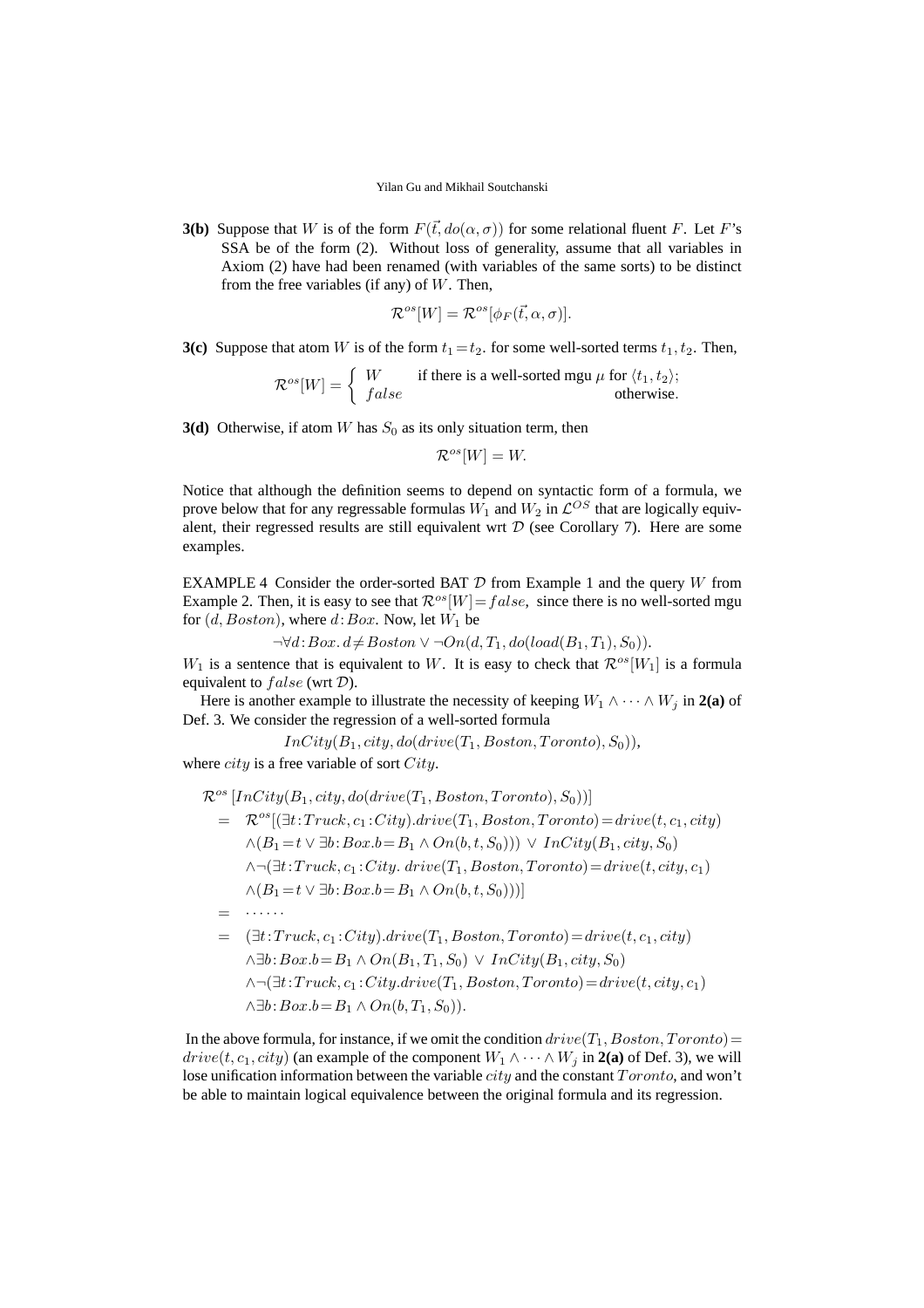Given an order-sorted BAT  $\mathcal{D} = (\mathbb{T}, \mathbf{D})$  and the order-sorted regression operator defined above, to show the correctness of the newly defined regression operator, we prove the following theorems similar to the theorems in [Reiter 2001].

THEOREM 5 If W is a regressable formula wrt D, then  $\mathcal{R}^{os}[W]$  is a well-sorted  $\mathcal{L}^{OS}$ *formula (including false) that is uniform in*  $S_0$ *. Moreover,* 

 $\mathbf{D} \models^{\text{os}}_{\mathbb{T}} W \equiv \mathcal{R}^{os}[W].$ 

THEOREM 6 *If* W *is a regressable formula wrt* D*, then*  $\mathbf{D} \models_{\mathbb{T}}^{\text{os}} W \text{ iff } \mathcal{D}_{S_0} \cup \mathcal{D}_{una} \models_{\mathbb{T}}^{\text{os}} \mathcal{R}^{os}[W].$ 

Hence, to reason whether  $\mathbf{D} \models^{\text{os}}_{\mathbb{T}} W$  is the same as to compute  $\mathcal{R}^{os}[W]$  first and then to reason whether  $\mathcal{D}_{S_0} \cup \mathcal{D}_{una} \models^{\text{os}}_{\mathbb{T}} \mathcal{R}^{os}[W]$ . Besides, according to Th. 5, it is easy to see that the following consequence holds.

COROLLARY 7 If  $W_1$  and  $W_2$  are regressable formulas in  $\mathcal{L}^{OS}$  s.t.  $\models^{\text{os}}_{\mathbb{T}} W_1 \equiv W_2$ , then  $\mathbf{D} \models_{\mathbb{T}}^{\text{os}} \mathcal{R}^{os}[W_1] \equiv \mathcal{R}^{os}[W_2].$ 

# **6 Order-Sorted Situation Calculus v.s. Reiter's Situation Calculus**

Although BATs and regressable formulas in  $\mathcal{L}^{OS}$  are based on order-sorted logic, they can be related to BATs and regressable formulas in Reiter's SC  $\mathcal{L}_{sc}$ .

First, given a well-sorted formula  $W$  wrt the sort theory  $\mathbb T$  of some order-sorted BAT  $\mathcal D$ (or simply say, wrt D) in  $\mathcal{L}^{OS}$ , we define what is a *translation* of W in Reiter's SC  $\mathcal{L}_{sc}$ . Some concepts are introduced here for later convenience. For any sort  $Q$  in the language of  $\mathcal{L}^{OS}$ , we introduce a unary predicate  $Q(x)$ , which will be true iff x is of sort Q in  $\mathcal{L}^{OS}$ . Note that we can use same symbols for both sorts and their corresponding unary predicates based on the assumption that all sort symbols are distinct from usual predicate symbols in  $\mathcal{L}^{OS}.$ 

DEFINITION 8 Consider any well-sorted formula  $\phi$  in  $\mathcal{L}^{OS}$ . A *translation* of  $\phi$  to a (wellsorted) sentence in Reiter's SC, denoted as  $tr(\phi)$ , is defined recursively as follows:

For every atom  $P(\vec{t})$ ,  $tr(P(\vec{t})) \stackrel{def}{=} P(\vec{t})$ ;  $tr(\neg \phi) \stackrel{def}{=} \neg tr(\phi);$  $tr((\exists x:\bot)\phi) \stackrel{def}{=} false;$  $tr((\forall x:Q)\phi) \stackrel{def}{=} \neg tr((\exists x:Q.\neg\phi));$  $tr((\exists x:Q)\phi) \stackrel{def}{=} (\exists x:Q) tr(\phi)$ , if  $Q \in \{Object,Act,Stt\};$  $tr((\exists x\cdot \top)\phi) \stackrel{def}{=} (\exists x\cdot Object)tr(\phi)\vee(\exists x\cdot Act)tr(\phi)\vee \exists x\cdot Sit)tr(\phi);$  $tr((\exists x\!:\!Q)\phi) \mathop{=}\limits^{def} (\exists y\!:\!Object)[Q(y) \wedge tr(\phi(x/y))],$  if  $Q \not\in \{\top,\bot, Object, Act, Sit\};$  $tr(\phi \circ \psi) \stackrel{def}{=} tr(\phi) \circ tr(\psi)$  for ∘∈ {⊃, ∧, ∨, ⊃, ≡}.

The intuition behind the definition above is obvious, for any well-sorted formula  $W$  in  $\mathcal{L}^{OS}$ , we can always find an "equivalent" formula in Reiter's format. The meaning of equivalence between W and  $tr(W)$  is formally given in Lemma 11 below.

We would like to show that the order-sorted situation calculus  $\mathcal{L}^{OS}$  is correct, or *sound*, in the sense that for any BAT  $D$  in  $\mathcal{L}^{OS}$  we can always find a way to represent the BAT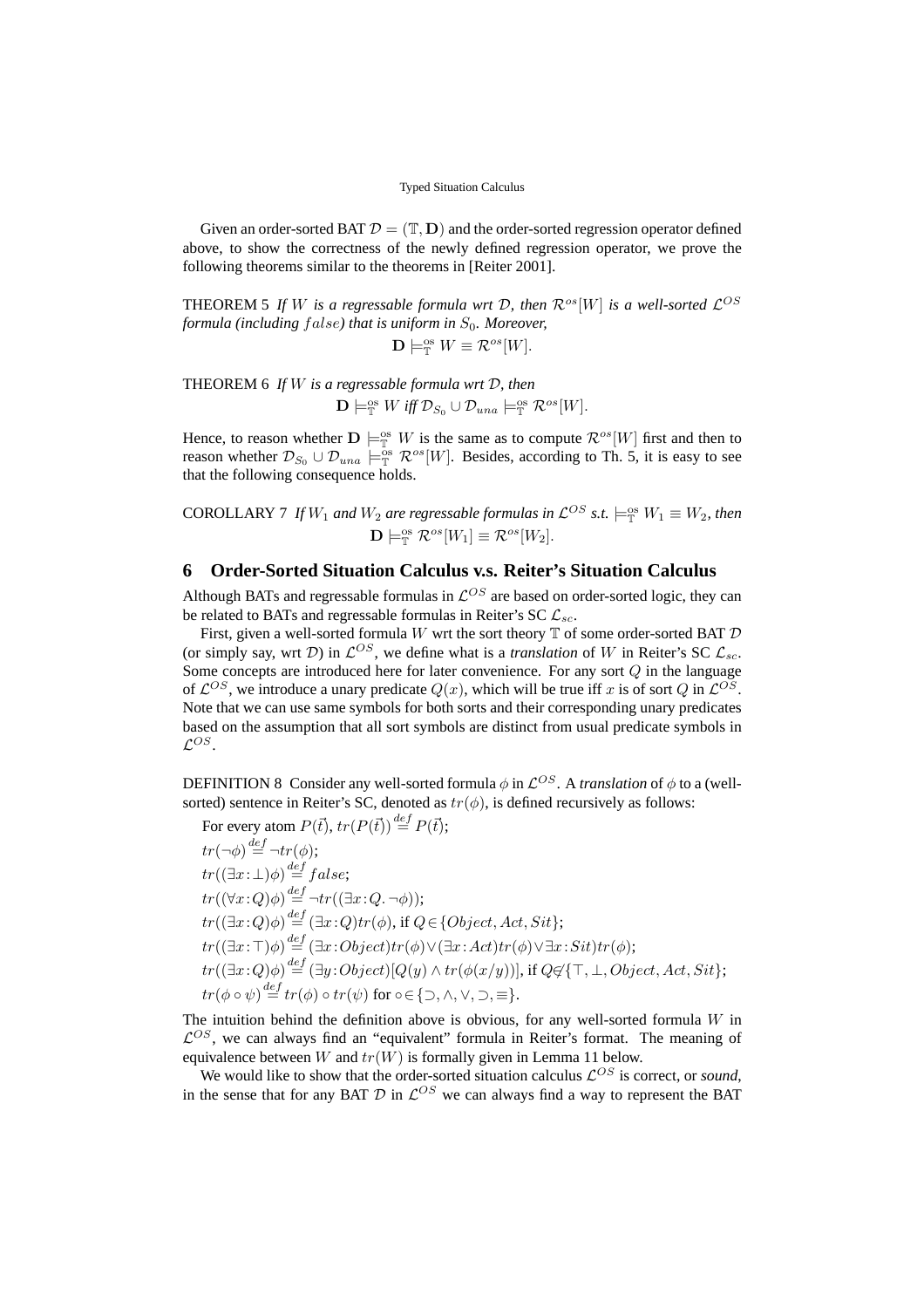in Reiter's situation calculus  $\mathcal{L}_{sc}$  (known as the corresponding BAT  $\mathcal{D}'$  of  $\mathcal{D}$  in  $\mathcal{L}_{sc}$ ) such that for any regressable formula  $W$ , it can be entailed by  $D$  iff the translation of  $W$  in Reiter's situation calculus  $\mathcal{L}_{sc}$  can be entailed by the corresponding BAT  $\mathcal{D}'$  in  $\mathcal{L}_{sc}$ . Later, the corresponding BAT  $\mathcal{D}'$  of  $\mathcal D$  is denoted as  $TR(\mathcal D)$  to remind that it is constructed out of D. That is,

**THEOREM 9 (Soundness)** For any order-sorted BAT  $\mathcal{D} = (\mathbb{T}, \mathbf{D})$  in  $\mathcal{L}^{OS}$ , there exists a *corresponding BAT* D′ *(denoted as* TR(D) *below), such that*

$$
\mathbf{D} \models_{\mathbb{T}}^{\text{os}} W \text{ iff } TR(\mathcal{D}) \models^{\text{ms}} tr(W)
$$

*for any regressable sentence (i.e., a query)* W*.*

It is hard to prove Th. 9 directly. Inspired by the *standard relativization* of order-sorted logic to unsorted predicate logic, our general idea of proving Th. 9 is as follows (see the diagram in Fig. 1). In Step 1, we construct a BAT TR(D) (called the *corresponding Reiter's BAT of*  $D$  above) in Reiter's situation calculus. In Step 2, we prove that there is an unsorted theory  $\mathcal{D}''$  (*strong relativization* of  $\mathcal{D}$ ) and an unsorted first-order sentence  $W''$ (*relativization* of W) such that  $D \models_{\mathbb{T}}^{\infty} W$  iff  $\mathcal{D}'' \models^{\text{fo}} W''$ . In Step 3, we show that  $TR(\mathcal{D}) \models^{ms} tr(W)$  iff  $\mathcal{D}''' \models^{fo} W'''$ , for some unsorted theory  $\mathcal{D}'''$  (standard relativization of  $TR(D)$ ) and first-order sentence W''' (relativization of  $tr(W)$ ). Finally, in Step 4, we show that  $\mathcal{D}^{\prime\prime\prime} \models^{\text{fo}} W^{\prime\prime\prime}$  iff  $\mathcal{D}^{\prime\prime} \models^{\text{fo}} W^{\prime\prime}$ .

| $\mathbf{D}\models_{\mathbb{T}}^{\text{os}} W$ | $\overset{\text{(Step 2)}}{\iff}$ $\mathcal{D}'' \models^{\text{fo}} W''$                            |
|------------------------------------------------|------------------------------------------------------------------------------------------------------|
| $TR(\mathcal{D}) \models^{ms} tr(W)$ (Step 1)  | $\mathbb{I}$ (Step 4)<br>$\overset{\text{(Step 3)}}{\iff}$ $\mathcal{D}''' \models^{\text{fo}} W'''$ |

Figure 1. Diagram of the outline for proving Theorem 9

The following definition of relativization of order-sorted logic to unsorted predicate logic (Def. 10) and the bridge axioms (Def. 12) were given in [Oberschelp 1962; Schmidt 1951; Walther 1987; Schmidt-Schau β 1989].

DEFINITION 10 For any well-sorted formula  $\phi$  in  $\mathcal{L}^{OS}$ ,  $rel(\phi)$ , a *relativization* of  $\phi$ , is an unsorted formula defined as:

For every atom  $P(\vec{t})$ ,  $rel(P(\vec{t})) \stackrel{def}{=} P(\vec{t})$ ;  $rel(\neg \phi) \stackrel{def}{=} \neg rel(\phi);$  $rel(\phi \circ \psi) \stackrel{def}{=} rel(\phi) \circ rel(\psi)$  for ∘∈ {∧,∨, ⊃};  $rel((\forall x:Q)\phi) \stackrel{def}{=} (\forall y)[Q(y) \supset rel(\phi[x/y])];$  $rel((\exists x:Q)\phi) \stackrel{def}{=} (\exists y)[Q(y) \wedge rel(\phi[x/y])].$ Moreover, for any set Set of well-sorted formulas,  $rel(Set) = \{rel(\phi) | \phi \in Set\}$ .

Note that Reiter's SC  $\mathcal{L}_{sc}$  is in fact based on many-sorted logic, which is a special case of order-sorted logic, with three disjoint sorts (Act, Sit and Object). All formulas in  $\mathcal{L}_{sc}$ are well-sorted wrt the sort theory of  $\mathcal{L}_{sc}$  with all quantified variables restricted to suitable sorts by default. Hence, the definition of rel can also be applied to any formula in Reiter's SC.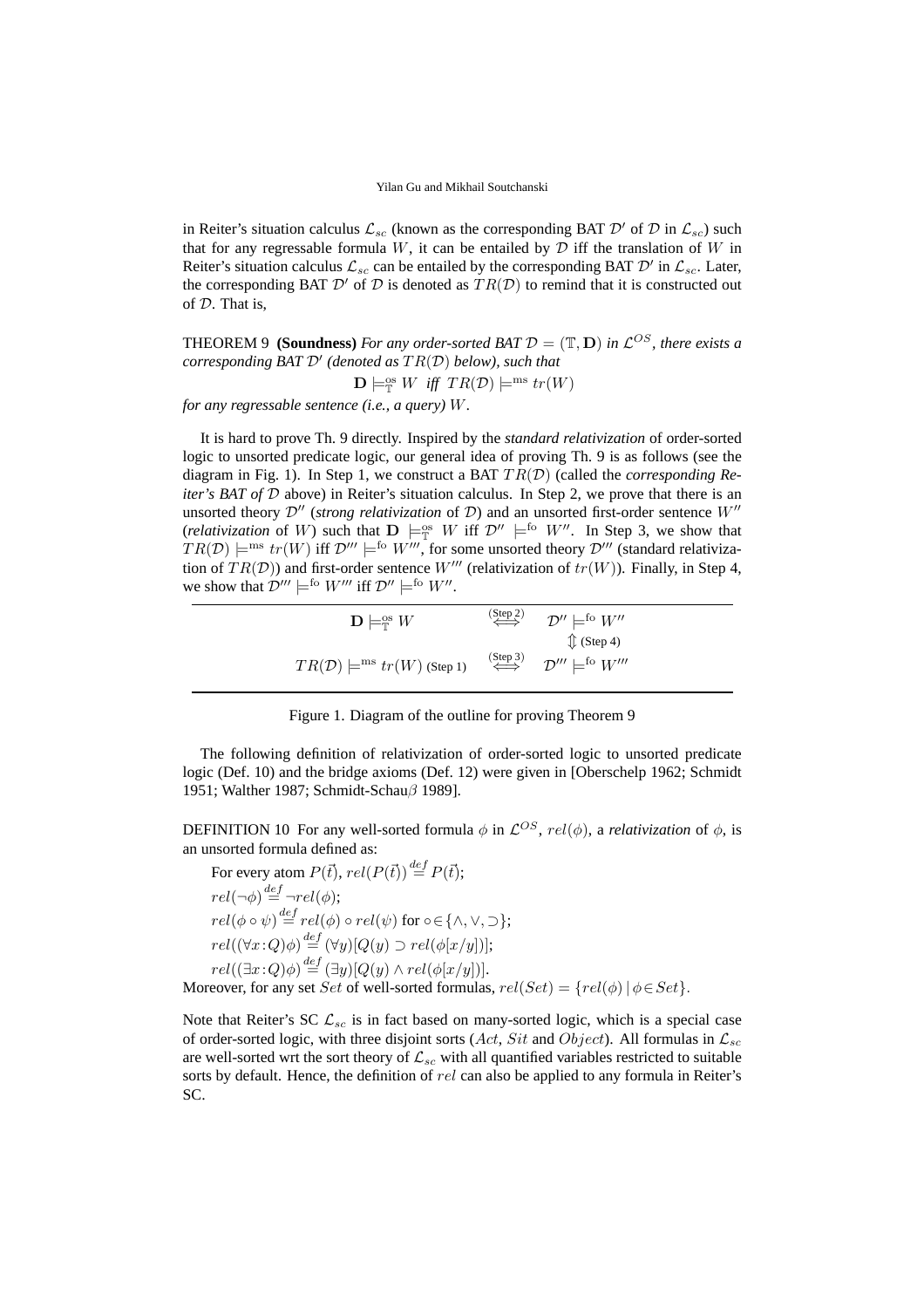Now, it is straightforward to prove the following lemma (Lemma 11) for rel and tr by structural induction, which shows the equivalence relationship between a well-sorted formula W in  $\mathcal{L}^{OS}$  and its translation  $tr(W)$  in  $\mathcal{L}_{sc}$ .

LEMMA 11 *Consider any well-sorted formula W in*  $\mathcal{L}^{OS}$ . Then, given the default as*sumption that everything in the universe is either an action, or a situation, or an object, we*  $have \models^{f \circ rel(tr(W)) \equiv rel(W).$ 

DEFINITION 12 For any sort theory  $T$ , which includes predicate declarations, function declarations and/or subsort declarations, *the set of bridge axioms* of T, BA(T), is a set of unsorted formulas as follows:

- (a)  $(\forall x)$ .  $Q_2(x) \supset Q_1(x)$  for each  $Q_2 \leq Q_1$  in T;
- **(b)**  $Q(c)$  for each  $c:Q$  in  $T$ ;
- **(c)**  $(\forall \vec{x}_{1..n})$ .  $\bigwedge_{i=1}^{n} Q_i(x_i) \supset Q(f(\vec{x}_{1..n}))$  for each function  $f : \vec{Q}_{1..n} \to Q$  in  $\mathbb{T}$ .

Note that in particular, when we compute the bridge axioms for a sort theory  $\mathbb T$  in a given order-sorted BAT  $\mathcal{D}$ ,  $Sit(S_0)$  is always included in  $BA(\mathbb{T})$  for  $S_0: Sit$  in  $\mathbb{T}$ , and the axioms of the form (c) are introduced for all functions, including action functions and the special situation function  $do(a, s)$ .

Based on the definition of relativization and the bridge axioms, the following lemma has been proved in [Schmidt-Schau $\beta$  1989; Walther 1987; Bierle, Hedtstück, Pletat, Schmitt, and Siekmann 1992]: *For any well-sorted sentence* φ *wrt a sort theory* T*, we have that*  $\models_{\mathbb{T}}^{\infty} \phi \text{ iff } BA(\mathbb{T}) \models^{\text{fo}} rel(\phi).$ 

We then define the standard relativization as follows.

DEFINITION 13 Consider a sort theory  $\mathbb T$  in an order-sorted (or many-sorted) logic and a set of well-sorted axioms K wrt the given sort theory. Then, the *standard relativization of*  $K$ , an unsorted theory, is defined as

$$
REL(\mathcal{K}) \stackrel{def}{=} rel(\mathcal{K}) \cup BA(\mathbb{T}).
$$

In particular, for any BAT  $\mathcal{D}_1$  in Reiter's SC  $\mathcal{L}_{sc}$  that has a finite set  $\mathbb{T}_{\mathcal{D}_1}$  of function declarations and predicate declarations for all predicates and functions appeared in  $\mathcal{D}_1$ , the *standard relativization of*  $\mathcal{D}_1$  is

$$
REL(\mathcal{D}_1) \stackrel{def}{=} rel(\mathcal{D}_1 - \phi_{\Sigma}) \cup BA(\mathbb{T}_{\mathcal{D}_1}) \cup \{ rel(\phi_{\Sigma}) \},
$$

where  $\phi_{\Sigma}$  is one of the foundational axioms representing the second-order induction axiom

$$
(\forall P).P(S_0) \land (\forall a, s)[P(s) \supset P(do(a, s))] \supset (\forall s)P(s),\tag{3}
$$

and the relativization of  $\phi_{\Sigma}$ ,  $rel(\phi_{\Sigma})$ , is defined as

$$
(\forall P).P(S_0) \land (\forall a, s)[Act(a) \land Sit(s) \supset (P(s) \supset P(do(a, s)))]
$$
  
 
$$
\supset (\forall s) Sit(s) \supset P(s).
$$
 (4)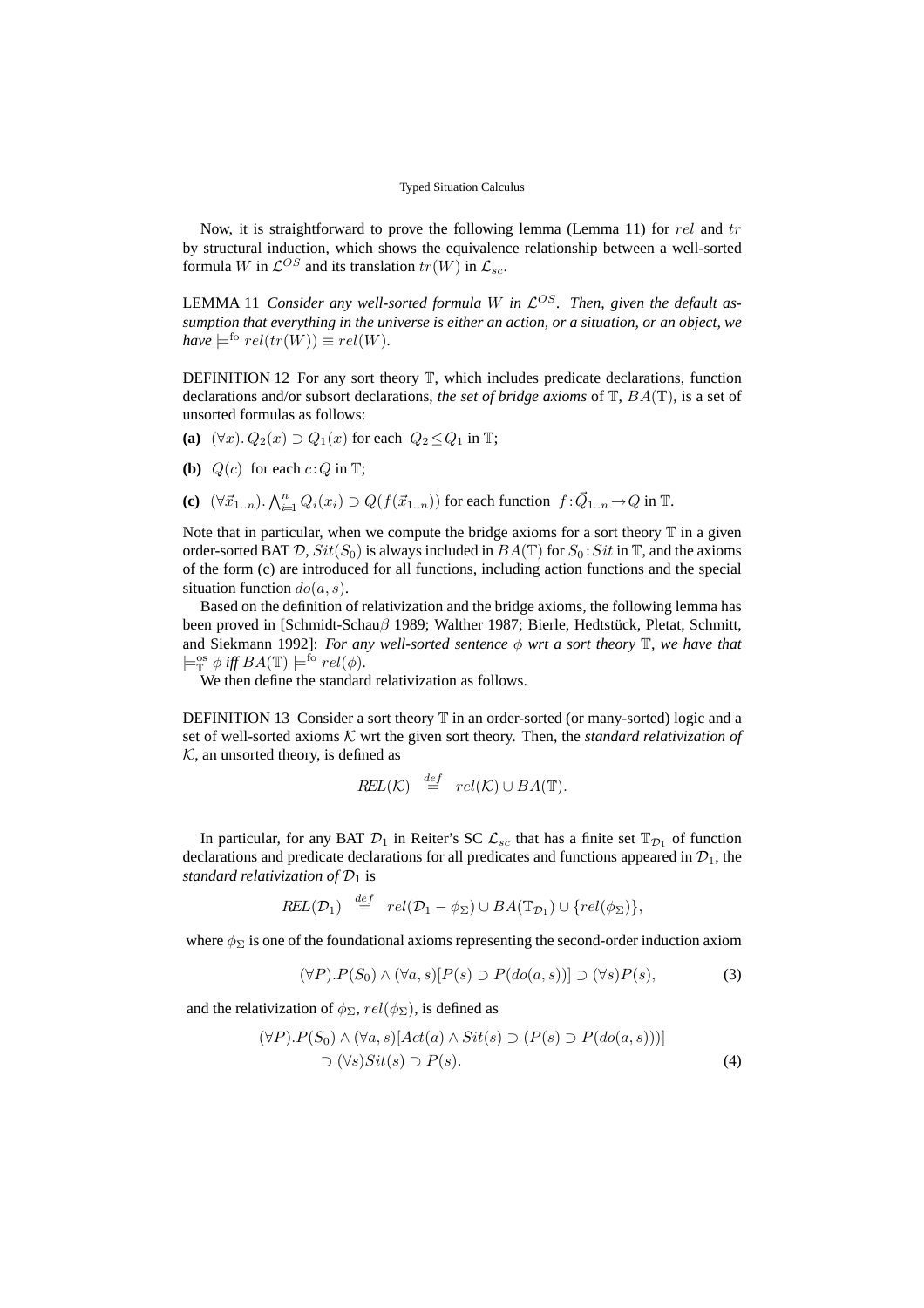It is easy to see that the standard relativization of a BAT of Reiter's SC is a very slight extension of the standard relativization of a set of well-sorted (first-order) formulas by applying the (standard) relativization function to a (second-order) well-sorted formula. Therefore, similar to the Relativization Theorem proved in [Schmidt-Schau $\beta$  1989], we have:

LEMMA 14 *Consider any regressable formula* W *with a background BAT* D *in Reiter's SC* Lsc*. Then,*

$$
\mathcal{D} \models^{\text{ms}} W \text{ iff } REL(\mathcal{D}) \models^{\text{fo}} rel(W).
$$

Now we proceed to Step 1 mentioned in Fig. 1 of the outline.

Consider any order-sorted BAT D. We construct the *corresponding Reiter's BAT of* D, denoted as  $TR(\mathcal{D})$ , that will be the Reiter's BAT we are looking for in Th. 9. In  $TR(\mathcal{D})$ , we introduce three new special predicates  $SortedObj(x)$  Sorted $Act(a)$  and SortedSit(s). Intuitively, for any term  $t$  (a, or s, respectively) of sort object (action, or situation, respectively),  $SortedObj(t)$  ( $SortedAct(a)$ , or  $SortedSit(s)$ , respectively) means that  $t$  (a, or s, respectively) needs to be well-sorte with respect to the given sort theory  $\mathbb T$  in the ordersorted BAT D. Note that the reason why we introduce three different special predicates for well-sorte terms ( $SortedObj(x)$ ,  $SortedAct(a)$  and  $SortedSit(s)$ ) is because Reiter's Situation Calculus is a many-sort logic with three sorts only and his BATs have a particular syntactic format. For instance, every formula in an initial theory needs to be uniform in the initial situation  $S_0$ , and every SSA has to be of the form  $F(\vec{x},do(a,s)) \equiv \phi_F(\vec{x},a,s)$ . In order to construct a BAT in Reiter' Situation Calculus that satisfies Th. 9, we need to "encode" information about the well-sortedness of terms into the constructed BAT. However, if we introduce onl one predicate to describe well-sortedness, say sorted(x) for any x (including objects, actions and situations) representin x is well-sorted then it would be problematic when we want to axiomatize the property of  $sorted$  – it neither can b considered as an axiom in the initial theory (since it is not uniform in  $S_0$ ), nor can be considered as an SSA (since its last argument is not of sort situation). Notice that in [Reiter 2001], sorted quantifiers are omitted as a convention, because their sorts are always obvious from context. Hence, when we construct the BAT  $TR(D)$  in Reiter's SC below, all free variables are implicitly universally sorted-quantified according to their obvious sorts. The declarations for functions and predicates (including for predicates SortedObj, SortedAct and SortedSit) are always standard, hence are not mentioned here.

•  $TR(D)$  includes the standard foundational axioms and the set of unique name axioms for action functions in Reiter's SC.

- The initial theory of  $TR(D)$ , say  $\mathcal{D}'_{S_0}$ , includes the following axioms.
- **1.** For any well-sorted sentence  $\phi \in \mathcal{D}_{S_0}$ ,  $tr(\phi)$  is in  $\mathcal{D}_{S_0}'$ .
- **2.** For each declaration  $Q_2 \leq Q_1$  in  $\mathbb{T}$ , add an axiom

 $tr((\forall x:\top).(\exists y_2:Q_2.x=y_2)\supset(\exists y_1:Q_1.x=y_1)).$ 

**3.** For any constant declaration c: Q where  $Q \leq_T Object$  and  $Q \neq Object$ , add an axiom  $Q(c)$ . Note that other constant declarations will still be kept in the sort theory of  $TR(\mathcal{D})$ in language  $\mathcal{L}_{sc}$  by default. For example,  $S_0 : Sit, C : Object$  for any constant object C appeared in  $TR(\mathcal{D})$  and  $A: Act$  for any constant action function A.

**4.** For each (situation-independent) function f (including action function) whose declaration is  $f: \vec{Q}_{1..n} \to Q$  in  $\mathbb{T}$   $(n \geq 1)$ , add an axiom  $tr((\forall \vec{x}_{1..n}: \vec{Q}_{1..n}).(\exists y:Q).y = f(\vec{x}_{1..n})).$ **5.** The axioms related to SortedObj, SortedAct, and SortedSit: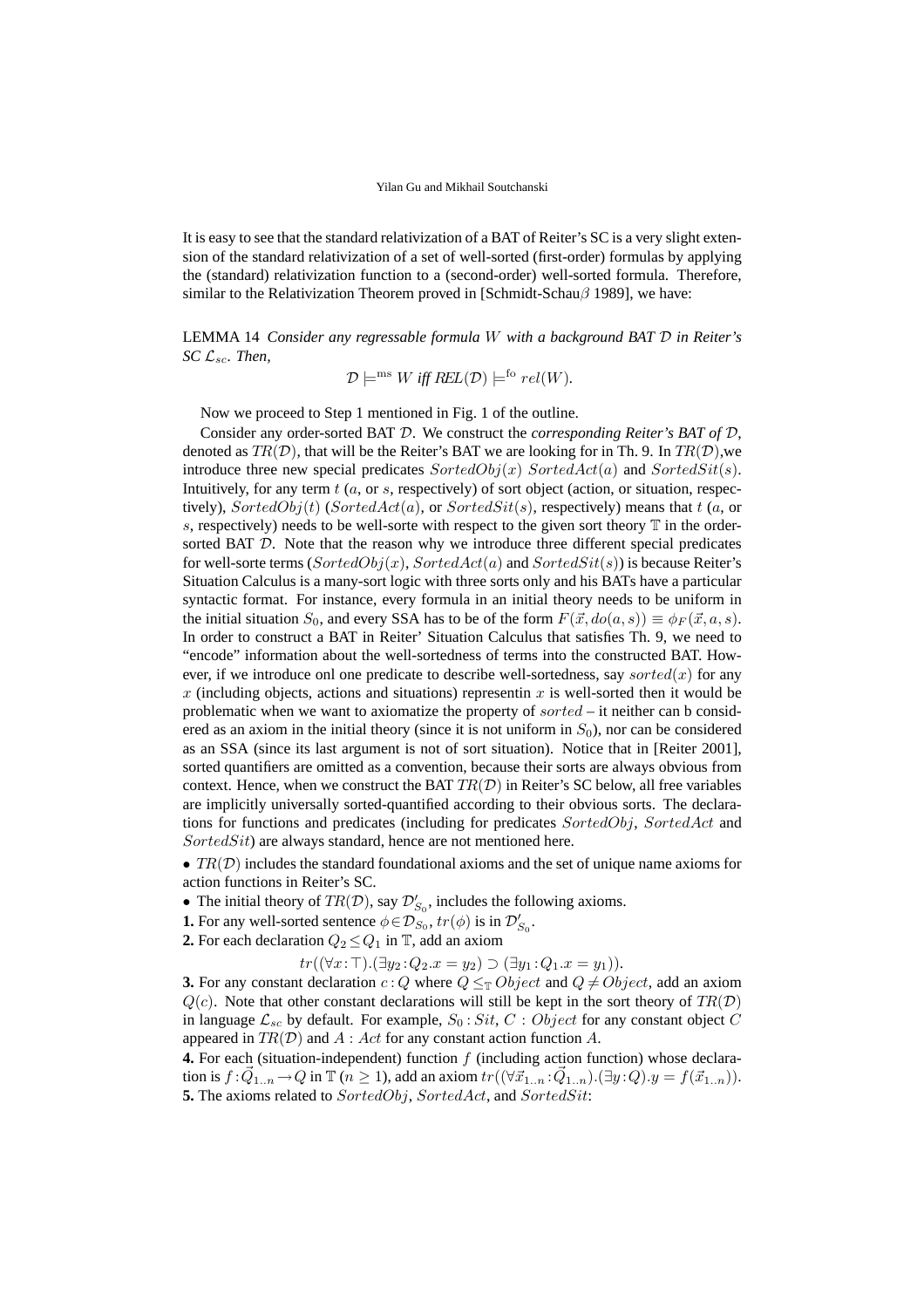- **(a)** SortedObj $(y) \equiv tr(\bigvee_{i=1}^{k} (\exists x_{i,1} : Q_{i,1}, \ldots, x_{i,n_i} : Q_{i,n_i}) \cdot y = f_i(x_{i,1}, \ldots, x_{i,n_i}) \wedge$  $\bigwedge_{j=1}^{n_i} SortedObj(x_{i,j})$ , where  $f_1, \ldots, f_k$  (including constant Objects) are all functions other than action functions and do function included in  $D$ , and the function declaration for each  $f_i$  in  $\mathbb T$  is  $f_i: Q_{i,1} \times \cdots \times Q_{i,n_i} \to Q_{i,1+n_i}$  (each  $Q_{i,j} \leq_{\mathbb T} Object$ );
- **(b)** SortedAct(a)  $\equiv tr(\bigvee_{i=1}^{m} (\exists x_{i,1} : Q_{i,1}, \ldots, x_{i,n_i} : Q_{i,n_i}) \land ... \in A_i(x_{i,1}, \ldots, x_{i,n_i}) \land ...$  $\bigwedge_{j=1}^{n_i} SortedObj(x_{i,j})$ , where  $A_1, \ldots, A_m$  (including constant action functions) are all action functions included in  $D$ , and the function declaration for each  $A_i$  in  $\mathbb T$  is  $A_i: Q_{i,1} \times \cdots \times Q_{i,n_i} \to Act$  (each  $Q_{i,j} \leq_{\mathbb T} Object$ );
- (c)  $tr(P(\vec{x}_{1..n}) \supset \bigwedge_{i=1}^{n} (\exists y_i : Q_i \cdot y_i = x_i \wedge SortedObj(x_i)))$  for each situation-independent predicate  $P: \vec{Q}_{1..n}$  in T;
- **(d)** SortedSit $(S_0)$ ;
- **(e)**  $tr(F(\vec{x}_{1..n}, S_0) \supset \bigwedge_{i=1}^n (\exists y_i : Q_i \cdot y_i = x_i \wedge SortedObj(x_i)))$  for each fluent  $F$ :  $\vec{Q}_{1..n} \times Sit$  in T. Here, all  $y_i$ 's are distinct auxiliary variables never appearing in  $\vec{x}_{1..n}$ .

• For action  $A(\vec{x}_{1..n})$  whose precondition axiom in  $\mathcal{D}_{ap}$  has the form Eq.(1), we replace it with a precondition axiom in the format of Reiter's SC:

 $Poss(A(\vec{x}_{1..n}),s) \equiv \Pi'_{A}(\vec{x}_{1..n},s),$ where  $\Pi'_{A}(\vec{x}_{1..n},s)$  is uniform in s, resulting from

 $tr((\exists \vec{y}_{1..n}:\vec{Q}_{1..n}).(\bigwedge_{i=1}^n x_i=y_i \wedge SortedObj(x_i)) \wedge \Pi_A(\vec{y}_{1..n},s)).$ 

Here, all  $y_i$ 's are distinct auxiliary variables never appearing in  $\Pi_A(\vec{x}_{1..n},s)$ .

• The set of successor state axioms of  $TR(D)$  now includes the following axioms:

**1.** For each relational fluent  $F(\vec{x}_{1..n},s)$ , whose SSA in  $\mathcal{D}_{ss}$  is of the form Eq.(2), we replace it with SSA in the format of Reiter's SC:

$$
F(\vec{x}_{1..n}, do(a,s)) \equiv \phi'_F(\vec{x}_{1..n}, a, s),
$$

where  $\phi'_F(\vec{x}_{1..n},a,s)$  is uniform in s, resulting from

 $tr(SortAct(a) \wedge SortedSt(s) \wedge (\exists \vec{y}_{1..n} : \vec{Q}_{1..n}) \ldotp \bigwedge_{i=1}^{n} (x_i = y_i \wedge SortedObj(x_i)) \wedge$  $\phi_F(\vec{y}_{1..n},a,s)$ ).

Here, all  $y_i$ 's are distinct auxiliary variables never appearing in  $\phi_F(\vec{x}_{1..n},s)$ . **2.** SortedSit(do(a, s))  $\equiv SortedAct(a) \wedge SortedSt(s)$ .

Now, we define a different relativization, the *strong relativization*, for BATs in ordersorted SC  $\mathcal{L}^{OS}$  (Def. 15) to help us prove Th. 9 because of the following reasons: (1) We include the sort theory in each order-sorted BAT in the language of  $\mathcal{L}^{OS}$ , while Reiter's SC mentions sort declarations generally in the signature of  $\mathcal{L}_{sc}$ . (2) We are not able to use standard relativization to relate order-sorted BATs to BATs in Reiter's SC directly because of the particular syntactic formats of BATs in Reiter's SC. (3) We expect that any predicates (including fluents) will be true only if they are for "reasonable" types of objects in unsorted logic, i.e., for well-sorted terms wrt a given sort theory in order-sorted logic.

DEFINITION 15 For any order-sorted BAT  $\mathcal{D} = (\mathbb{T}, \mathbf{D})$  in  $\mathcal{L}^{OS}$ , besides introducing unary predicates that correspond to sorts in  $T$ , same as the special new predicates introduced in the corresponding Reiter's BAT of  $D$ ,  $TR(D)$ , we also use  $SortedObj(x)$ ,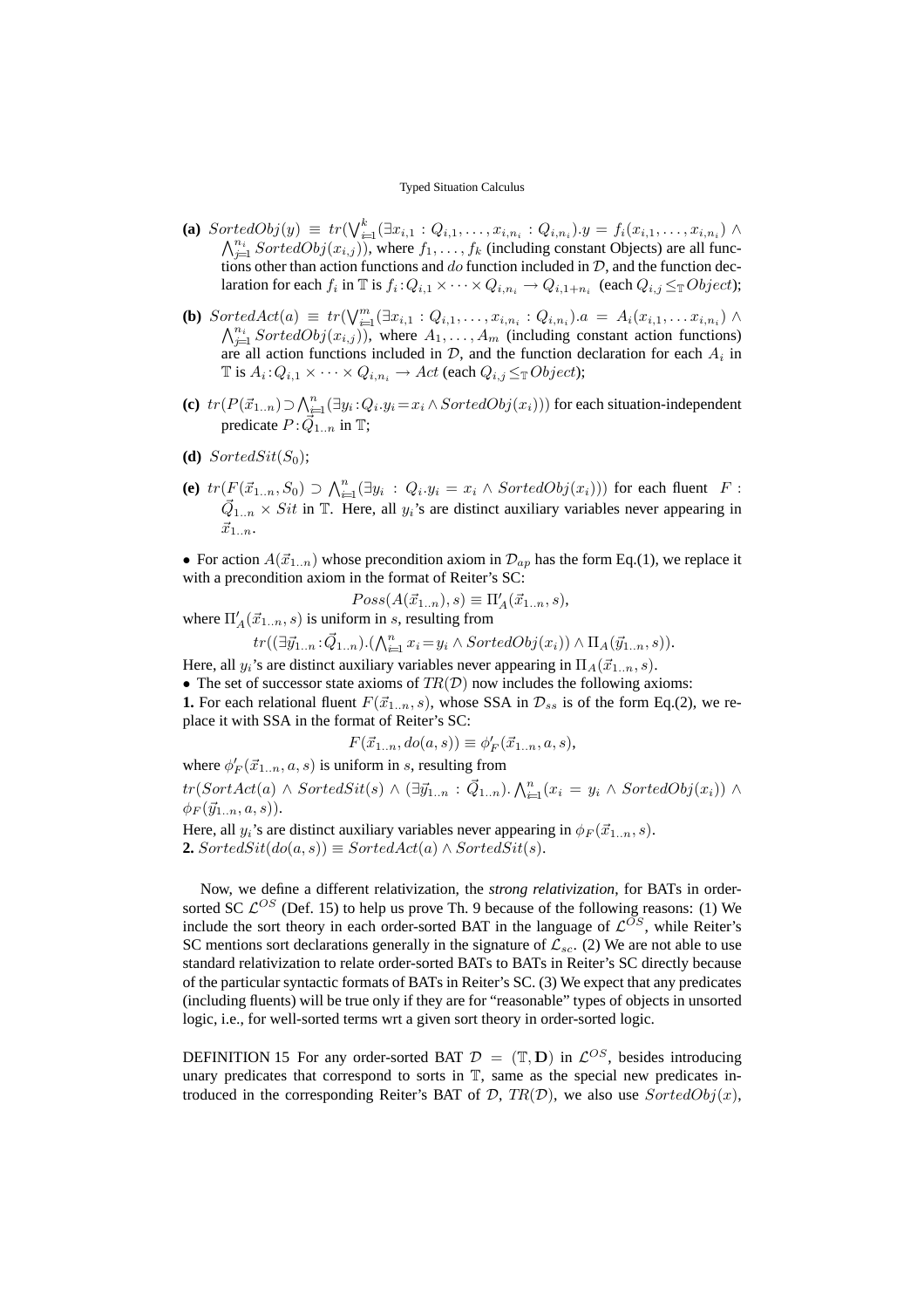(Sorted $Act(a)$  and SortedSit(s), respectively) to represent that  $t(a, or s, respectively)$  is well-sorted with respect to the given sort theory  $\mathbb T$  in the order-sorted BAT  $\mathcal D$ .

The *strong relativization of* D is an unsorted theory defined as

$$
REL_S(\mathcal{D}) \stackrel{def}{=} rel_S(\mathbf{D}) \cup BA(\mathbb{T}),
$$

where  $rel_S(D)$  is a set of axioms including the following axioms.

- **(a)**  $(\forall \vec{x}_{1..n})$ .  $\bigwedge_{i=1}^{n} Q'_i(x_i) \supset Q'_{n+1}(f(\vec{x}_{1..n}))$ , where each  $Q'_j$   $(j = 1..n+1)$  is a predicate in {Action, Situation, Object} and its corresponding sort  $Q'_j$  satisfies  $Q_j \leq_{\mathbb{T}} Q'_j$ , for any function  $f: \vec{Q}_{1..n} \to Q_{n+1}$  in T (including constant functions, action functions and  $do(a, s)$ <sup>1</sup>.
- **(b)** all axioms in  $rel(\mathcal{D}_{S_0} \cup \Sigma \{\phi_{\Sigma}\})$ , where  $\phi_{\Sigma}$  is Axiom (3).
- **(c)** the relativization of Axiom (3), i.e., Axiom (4).

(d) 
$$
(\forall \vec{x}_{1..n}, \vec{y}_{1..n}) \cdot \bigwedge_{i=1}^{n} (Object(x_i) \land Object(y_i)) \supset (A(\vec{x}_{1..n}) = A(\vec{y}_{1..n}) \supset \bigwedge_{i=1}^{n} x_i = y_i)
$$
  
for each action function symbol A.

- (e)  $(\forall \vec{x}_{1..n}, \vec{y}_{1..m}) \cdot \bigwedge_{i=1}^n Object(x_i) \wedge \bigwedge_{j=1}^m Object(y_i) \supset A(\vec{x}_{1..n}) \neq B(\vec{y}_{1..m})$  for any two distinct action function symbols A and B.
- **(f)**  $(\forall y)$ . $Object(y) \supset [SortedObj(y) \equiv \bigvee_{i=1}^{k} (\exists x_{i,1}, \ldots, x_{i,n_i}) \cdot y = f_i(x_{i,1}, \ldots, x_{i,n_i}) \wedge$  $((\bigwedge_{j=1}^{n_i} Q_{i,j}(x_{i,j}) \wedge sortedObj(x_{i,j}))]$ , where  $f_1, \ldots, f_k$  (including constant Objects) are *all* functions other than action functions and do function included in D, and the function declaration for each  $f_i$  in T is  $f_i$  :  $Q_{i,1} \times \cdots \times Q_{i,n_i}$   $\rightarrow$  $Q_{i,n_i+1}$  (each  $Q_{i,j} \leq_{\mathbb{T}} Object$ ). Note that for any i, if  $n_i = 0$  (i.e.,  $f_i$  is a constant object), there are no quantifiers for variables  $x_{i,1}, \ldots, x_{i,n_i}$  at the front and  $\bigwedge_{j=1}^{n_i} Q_{i,j}(x_{i,j}) \wedge SortedObj(x_{i,j})) \equiv true.$
- **(g)**  $(\forall a)$ .  $Action(a) \supset [SortedAct(a) \equiv \bigvee_{i=1}^{m} (\exists x_{i,1}, \ldots, x_{i,n_i})$ .  $a = A_i(x_{i,1}, \ldots, x_{i,n_i}) \wedge$  $(\bigwedge_{j=1}^{n_i} Q_{i,j}(x_{i,j}) \wedge SortedObj(x_{i,j}))$ , where  $A_1, \ldots, A_m$  (including constant action functions) are *all* action functions included in D, and the function declaration for each  $A_i$  in  $\mathbb T$  is  $A_i: Q_{i,1} \times \cdots \times Q_{i,n_i} \to Action$  (each  $Q_{i,j} \leq_{\mathbb T} Object$ ). Note that for any i, if  $n_i = 0$  (i.e.,  $A_i$  is a constant action function), there are no quantifiers for variables  $x_{i,1},...,x_{i,n_i}$  at the front and  $\bigwedge_{j=1}^{n_i} Q_{i,j}(x_{i,j}) \wedge SortedObj(x_{i,j})) \equiv$ true.
- **(h)**  $(\forall \vec{x}_{1..n}) \ldotp \bigwedge_{i=1}^{n} Object(x_i) \supset [P(\vec{x}_{1..n}) \supset \bigwedge_{i=1}^{n} Q_i(x_i) \wedge sortedObj(x_i)]$  for each situation-independent predicate  $P:\vec{Q}_{1..n}$  in T.
- (i) SortedSit $(S_0)$ .
- **(j)**  $(\forall a, s)$ . Action(a) ∧ Situation(s) ⊃  $[SortedSit(do(a, s))] \equiv SortedAct(a) \wedge SortedSit(s)].$

<sup>&</sup>lt;sup>1</sup>In particular, when  $n = 0$ ,  $f(\vec{x}_{1..n})$  is a constant function c, and we have  $Q'(f)$ , where  $Q'$  is a predicate in {Action, Situation, Object} and its corresponding sort Q' satisfies  $Q \leq_{\mathbb{T}} Q'$ , for  $c : Q$  in  $\mathbb{T}$  (including constant action functions and the initial situation  $S_0$ ).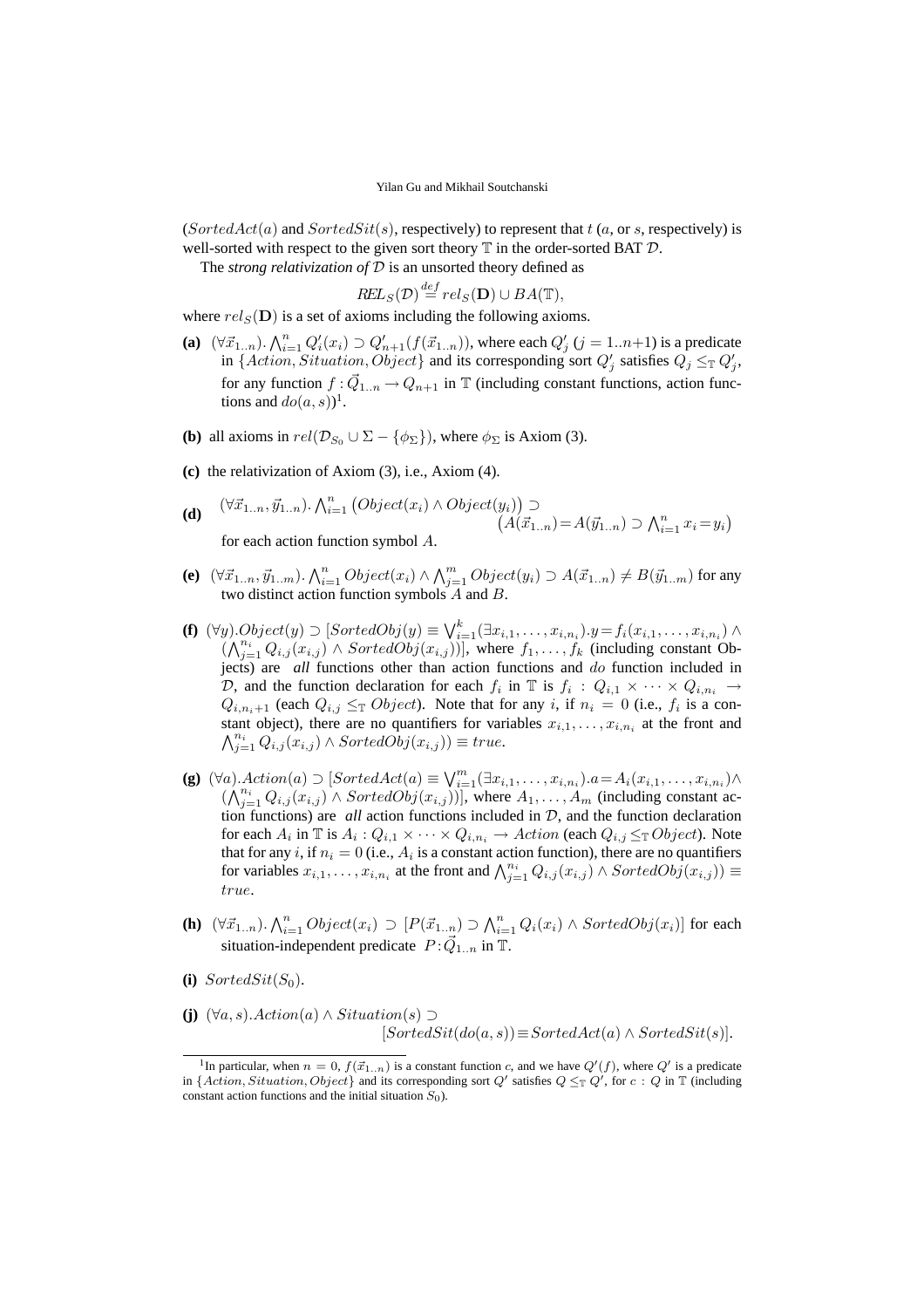- **(k)**  $(\forall \vec{x}_{1..n}, a, s) \cdot \bigwedge_{i=1}^{n} Object(x_i) \land Action(a) \land Situation(s) \supset [F(\vec{x}_{1..n}, do(a, s)) \equiv \bigwedge_{i=1}^{n} Q_i(x_i) \land SortedObj(x_i) \land SortedAct(a) \land SortedSt(s) \land rel(\phi_F(\vec{x}_{1..n}, a, s))]$ for each fluent  $F$ , whose SSA in  $D$  is of the form Axiom (2).
- **(l)**  $(\forall \vec{x}_{1..n})$ .  $\bigwedge_{i=1}^{n} Object(x_i) \supset [F(\vec{x}_{1..n}, S_0) \supset \bigwedge_{i=1}^{n} Q_i(x_i) \wedge sortedObj(x_i)]$  for each fluent  $F: \vec{Q}_{1..n} \times Situation$  in T.
- **(m)**  $(\forall \vec{x}_{1..n}, s) \cdot \bigwedge_{i=1}^{n} s$  $\bigcap_{i=1}^n s_i$ .  $\bigcap_{i=1}^n Object(x_i) \land Situation(s) \supset [Poss(A(\vec{x}_{1..n}), s) \equiv \ \bigcap_{i=1}^n (Q_i(x_i) \land SortedObj(x_i)) \land SortedSit(s) \land rel(\Pi_A(\vec{x}_{1..n},s))]$  for each n-ary action function A, whose precondition axiom in  $D$  is of the form Axiom (1).

We can also prove a relativization theorem as follows for the strong relativization similar to the Relativization Theorem proved in [Schmidt-Schauβ 1989].

LEMMA 16 *Consider any regressable formula W with a background BAT*  $\mathcal{D} = (\mathbb{T}, D)$  *in order-sorted SC* L OS*. Then,*

$$
\mathbf{D} \models_{\mathbb{T}}^{\text{os}} W \text{ iff } \text{REL}_S(\mathcal{D}) \models^{\text{fo}} rel(W).
$$

We can prove Step 2 in Fig. 1 using Lemma 16. Because Reiter's SC is a many-sorted logical language that has particular syntactic formats for precondition axioms and SSAs, we cannot use rel to relate  $D$  in  $\mathcal{L}^{OS}$  with a Reiter's BAT directly. It is also the reason why strong relativization is introduced.

**Proof of Th. 9.** Overall, in Fig. 1, in Step 1,  $TR(D)$  is constructed as above. Let  $\mathcal{D}'' = \text{REL}_S(\mathcal{D})$  and  $W'' = \text{rel}(W)$ , and Step 2 can be proved by using Lemma 16. Let  $W''' = rel(tr(W))$  and  $\mathcal{D}''' = REL(\mathcal{D}')$  (see Def. 13), and Step 3 can be proved by using Lemma 14. Finally, Step 4 is true according to Lemma 11.

It is important to notice that any query in  $\mathcal{L}^{OS}$  has to be well-sorted wrt a given background order-sorted BAT  $D$ ; while, in general, a query that can be answered in the corresponding Reiter's BAT of  $D$  are not necessarily well-sorted wrt  $D$ . Below, Th. 17 shows that for any query that can be answered in  $TR(D)$ , it can be answered in  $D$  in a "wellsorted" way too. Proof details are omitted due to the space limitations. But, we provide some examples below to illustrate the statement.

**THEOREM 17 (Completeness)** Let  $D$  be an order-sorted BAT in  $\mathcal{L}^{OS}$ , and  $TR(D)$  be its *corresponding Reiter's BAT. Consider any regressable formula* W *in Reiter's SC, in which there is no appearance of special predicates* SortedObj*,* SortedAct *or* SortedSit*,* W *can be translated to a (well-sorted) formula wrt* D*, denoted as* os(W) *below, such that*

$$
TR(\mathcal{D}) \models^{\text{ms}} tr(o s(W)) \equiv W.
$$

*Furthermore, we have*

$$
TR(\mathcal{D}) \models^{ms} W \text{ iff } \mathbf{D} \models^{\text{os}}_{\mathbb{T}} os(W)
$$

*when* W *is a regressable sentence wrt* TR(D)*.*

We provide an example to illustrate some axioms in the corresponding Reiter's BAT of an order-sorted BAT in Th. 9. We also give some examples to illustrate the idea of Th. 17.

EXAMPLE 18 Consider the BAT  $D$  from Example 1. Most of the axioms in  $TR(D)$  are obvious and we just provide examples of the axiom of SortedObj, a precondition axiom and an SSA: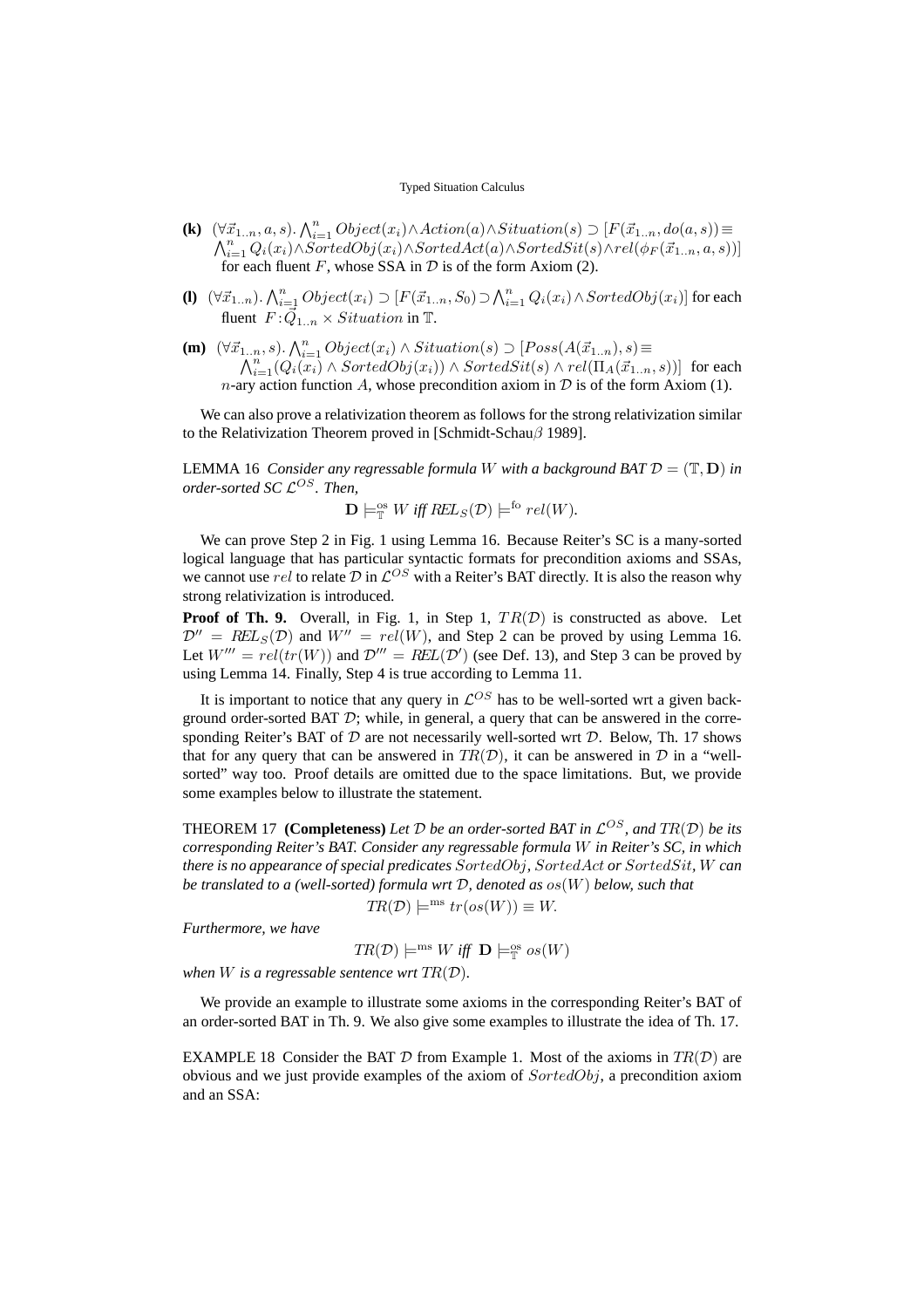$SortedObj(x) \equiv x = B_1 \vee x = B_2 \vee x = Boston \vee x = Toronto$  $\forall x = T_1 \lor x = T_2 \lor \exists y \ldotp City(y) \land x = twinCity(y),$  $Poss(load(x,t),s) \equiv Box(x) \wedge Truek(t) \wedge \neg On(x,t,s) \wedge$  $(\exists y.City(y) \land InCity(x, y, s) \land InCity(t, y, s)),$  $InCity(d, c, do(a, s)) \equiv MovObj(d) \wedge City(c) \wedge$  $[(\exists t, c_1.Truck(t) \wedge City(c_1) \wedge a = drive(t, c_1, c)]$  $\wedge (d=t \vee \exists b. Box(b) \wedge b=d \wedge On(b,t,s))) \vee InCity(d,c,s) \wedge$  $\neg(\exists t, c_1. Truck(t) \wedge City(c_1) \wedge a = drive(t, c, c_1))$  $\wedge (d=t \vee \exists b. Box(b) \wedge b = d \wedge On(b, t, s)))$ .

Now, let  $On(twinCity(Boston),T_1,s)$  (denoted as  $W_3$ ) be a regressable formula in  $\mathcal{L}_{sc}$ , where s is a variable of sort situation. According to the way  $TR(\mathcal{D})$  is constructed, we have  $TR(\mathcal{D}) \models^{ms} On(o,t,s) \supset Box(o)$ . Then, for any situation s, if  $TR(\mathcal{D}) \models^{ms}$  $On(twinCity(Boston),T_1,s)$ , we need to have  $TR(D) \models^{ms} Box(twinCity(Boston)),$ which in fact does not hold according to the axioms in  $TR(D)$ . Hence,  $TR(D) \models^{ms} W_3 \equiv$  $os(W_3)$ , where  $os(W_3) = false$ .

Let  $W_4$  be  $\forall s.\exists c.\,\neg InCity(B_1, twinCity(c), s)$ , which is a regressable sentence in  $\mathcal{L}_{sc}$ , where  $c : Object$  and  $s : Situation$  hold by default. Then,  $os(W_4)$  is  $\forall s : Sit. \exists c$ :  $Object. \neg (\exists c_1 : City.c_1 = c \land InCity(B_1, twinCity(c_1), s)).$  Since  $TR(\mathcal{D}) \models^{ms}$  $InCity(B_1, twinCity(c), s) \supset City(c)$ , it is easy to see  $TR(D) \models^{ms} W_4 \equiv tr(o(s(W_4)).$ 

# **7** Computational Advantages of  $\mathcal{L}^{OS}$

Given any BAT  $\mathcal D$  in  $\mathcal L^{OS}$ , it is easy to see that Reiter's regression operator  $\mathcal R$  [Reiter 2001] still can be applied to (well-sorted) regressable formulas (wrt  $D$ ). Moreover, one can prove that  $\mathcal{R}[W]$  is a formula in  $\mathcal{L}^{OS}$  uniform in  $S_0$  and  $\mathbf{D} \models_{\mathbb{T}}^{\infty} W \equiv \mathcal{R}[W]$ . However, using the order-sorted regression operator  $\mathcal{R}^{os}$  sometimes can give us computational advantages in comparison to using Reiter's regression operator  $\mathcal{R}$ . But first of all, we show that the computational complexity of using  $\mathcal{R}^{os}$  is no worse than that of  $\mathcal{R}$ .

For the regression operator  $R$  that can be used either in  $\mathcal{L}^{OS}$  or in  $\mathcal{L}_{sc}$  ( $\mathcal{R}^{os}$  used in  $\mathcal{L}^{OS},$ respectively), we can construct a *regression tree* rooted at W for any regressable query W in either language. Each node in a regression tree of  $\mathcal{R}[W]$  ( $\mathcal{R}^{os}[W]$ , respectively) corresponds to a sub-formula computed by regression, and each edge corresponds to one step of regression according to the definition of the regression operator. In the worst case scenario, for any query W in  $\mathcal{L}^{OS}$ , the regression tree of  $\mathcal{R}^{os}[W]$  will have the same number of nodes as the regression tree of  $\mathcal{R}[W]$  (and linear to the number of nodes in the regression tree of  $\mathcal{R}[tr(W)]$  wrt  $TR(\mathcal{D})$ ). Moreover, based on the assumption that our sort theory of  $D$  is simple with empty equational theory, whose corresponding sort hierarchy is a meet semi-lattice, finding a unique (well-sorted) mgu takes the same time as in the unsorted case [Schmidt-Schauβ 1989; Jouannaud and Kirchner 1991; Weidenbach 1996]. Hence, the overall computational complexity of building the regression tree of  $\mathcal{R}^{os}[W]$  is at most linear to the size of Reiter's regression tree.

THEOREM 19 *Consider any regressable sentence* W *with a background BAT* D *in order*sorted SC  $\mathcal{L}^{OS}$ . Then, in the worst case scenario, the complexity of computing  $\mathcal{R}^{os}[W]$  is *the same as that of computing* R[W]*, which is also the same as the complexity of computing* R[tr(W)] *in* TR(D)*, the corresponding Reiter's BAT.*

On the other hand, under some circumstances, the regression of a query in  $\mathcal{L}^{OS}$  us-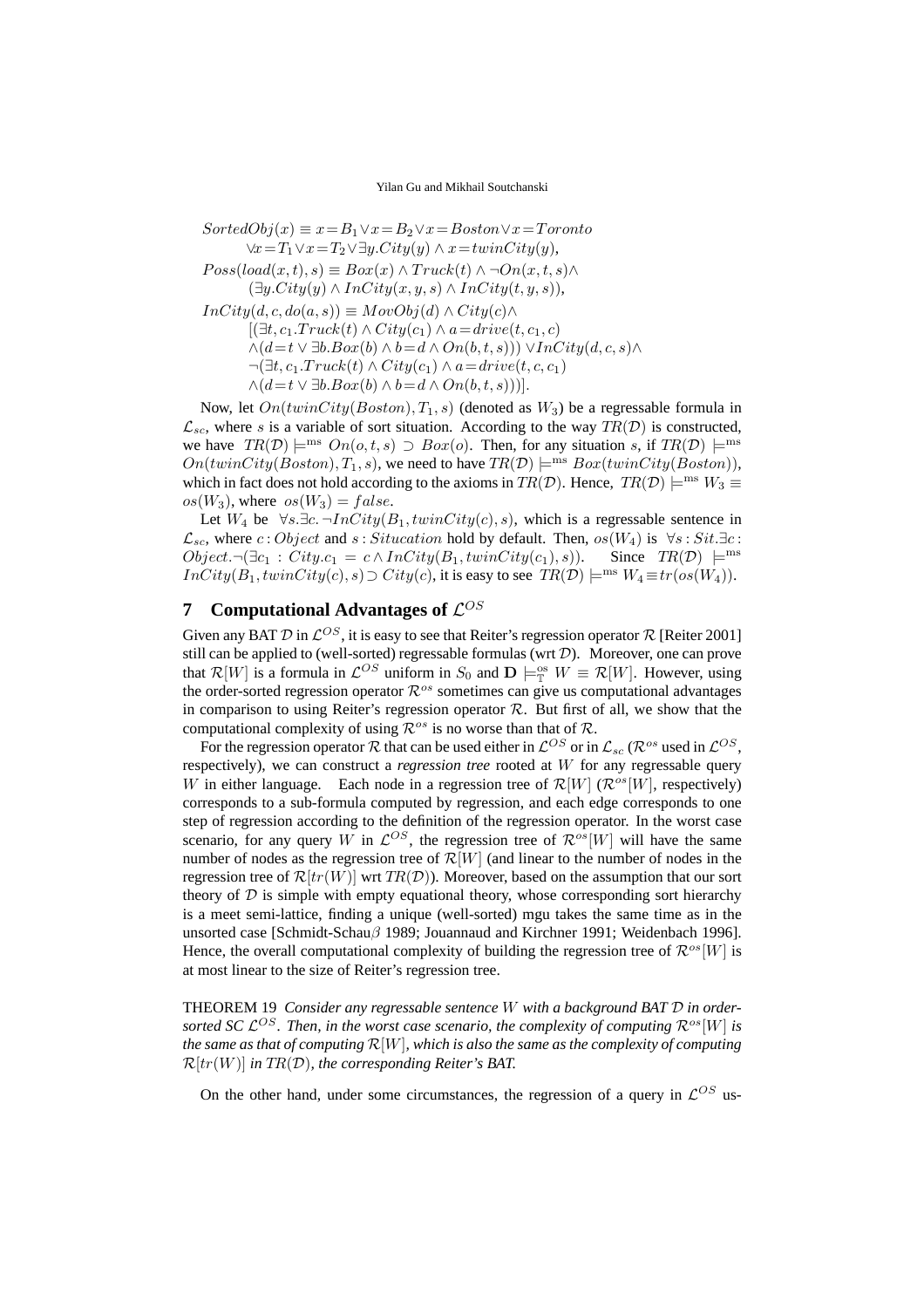ing  $\mathcal{R}^{os}$  instead of  $\mathcal R$  will give us computational advantages. Consider any query (i.e., a regressable sentence) W with a background BAT  $D$  in  $\mathcal{L}^{OS}$ . Then, the computation of  $\mathcal{R}^{os}[W]$  wrt D can sometimes terminate earlier than that of  $\mathcal{R}[W]$  wrt D, and also earlier than the computation of  $\mathcal{R}[tr(W)]$  wrt  $TR(\mathcal{D})$ . In particular, we have:

PROPERTY 20 *Consider an order-sorted BAT* D *in* L OS*, at least one of the SSAs in* D *is not context-free, and any regressable formula* W *of the syntactic form*  $t_{1,1} = t_{1,2} \wedge \ldots \wedge$  $t_{m,1} = t_{m,2} \wedge W_1$ *. Let the size of* W *(including the length of the terms in* W) be n. If *there is no well-sorted mgu for equalities between terms*  $\{ \langle t_{i,1}, t_{i,2} \rangle | i = 1..m \}$ *, then in the worst-case scenario, computing*  $\mathcal{R}^{os}[W]$  *runs in*  $O(n)$ *, while computing*  $\mathcal{R}[W]$  *with respect to*  $\mathcal{D}(\mathcal{R}[tr(W)]$  *with respect to*  $TR(\mathcal{D}))$  *runs in time*  $O(2^n)$ *. Moreover, the size of the resulting formula of*  $\mathcal{R}^{os}[W]$ *, which is false, is always constant, while the size of the resulting formula using*  $\mathcal R$  *is*  $O(2^n)$ *.* 

According to the definition of Reiter's regression operator, the equalities will be kept and regression will be further performed on  $W_1$  (or on  $tr(W_1)$  in  $TR(D)$ , respectively), which in general takes exponential time wrt the length of  $W_1$  and causes exponential blow-up in the size of the formula. Once Reiter's regression has terminated, a theorem prover will find that the resulting formula is false either because there is no mgu for terms when reasoning is performed in  $\mathcal{L}^{OS}$  (or, due to the clash between sort related predicates when reasoning in  $\mathcal{L}_{sc}$ , respectively). Hence, using the order-sorted regression operator can sometimes prune brunches of the regression tree built by  $R$  exponentially (wrt the size of the regressed formula), and therefore make regression terminated exponentially faster.

We provide an example below to show the computational advantage of using  $\mathcal{R}^{os}$ . This example also illustrates the the class of conjunctive queries in Property 20 is common in regression and leads to significant savings if regression trees are pruned earlier on.

EXAMPLE 21 Consider the BAT  $D$  from Example 1. Let  $W_5$  be a  $\mathcal{L}^{OS}$  query, i.e., a (well-sorted) regressable sentence,

 $InCity(T_1, Toronto, do(drive(T_1, Boston, Toronto),S_1)),$ 

where  $S_1$  is a well-sorted ground situation term that involves a long sequence of actions. According to the SSA of *InCity*, at the branch of computing  $\mathcal{R}^{\circ s}[\exists b : Box.b = T_1 \land$  $On(b, t, S_1)$  in the regression tree, since there is no well-sorted mgu for  $(b, T_1)$ , the application of order-sorted regression equals to false immediately. However, using Reiter's regression operator (no matter in  $\mathcal D$  or in  $TR(\mathcal D)$ ), his operator will keep doing useless regression on  $On(b, t, S_1)$  until getting (a potentially huge) sub-formula uniform in  $S_0$ . Once his regression has terminated, such sub-formula will also be proved equivalent to *false* wrt the initial theory ( $\mathcal{D}_{S_0}$  or  $TR(\mathcal{D})_{S_0}$ , respectively) using a theorem prover, for the same reason as above.

In addition, since our sort theory of a BAT  $D$  in  $\mathcal{L}^{OS}$  is finite and it has one and only one declaration for each function and predicate symbol, for any query W (wrt  $TR(\mathcal{D})$ ) in  $\mathcal{L}_{sc}$ , it takes linear time (wrt the length of the query) to find a well-sorted formula  $os(W)$  in  $\mathcal{L}^{OS}$ that satisfies Th. 17. But, reasoning whether  $\mathbf{D} \models_{\mathbb{T}}^{\text{os}} os(W)$  (starting from finding  $os(W)$ ) sometimes can terminate exponentially earlier than finding whether  $TR(D) \models^{ms} W$ . In particular, we study a certain class of formulas.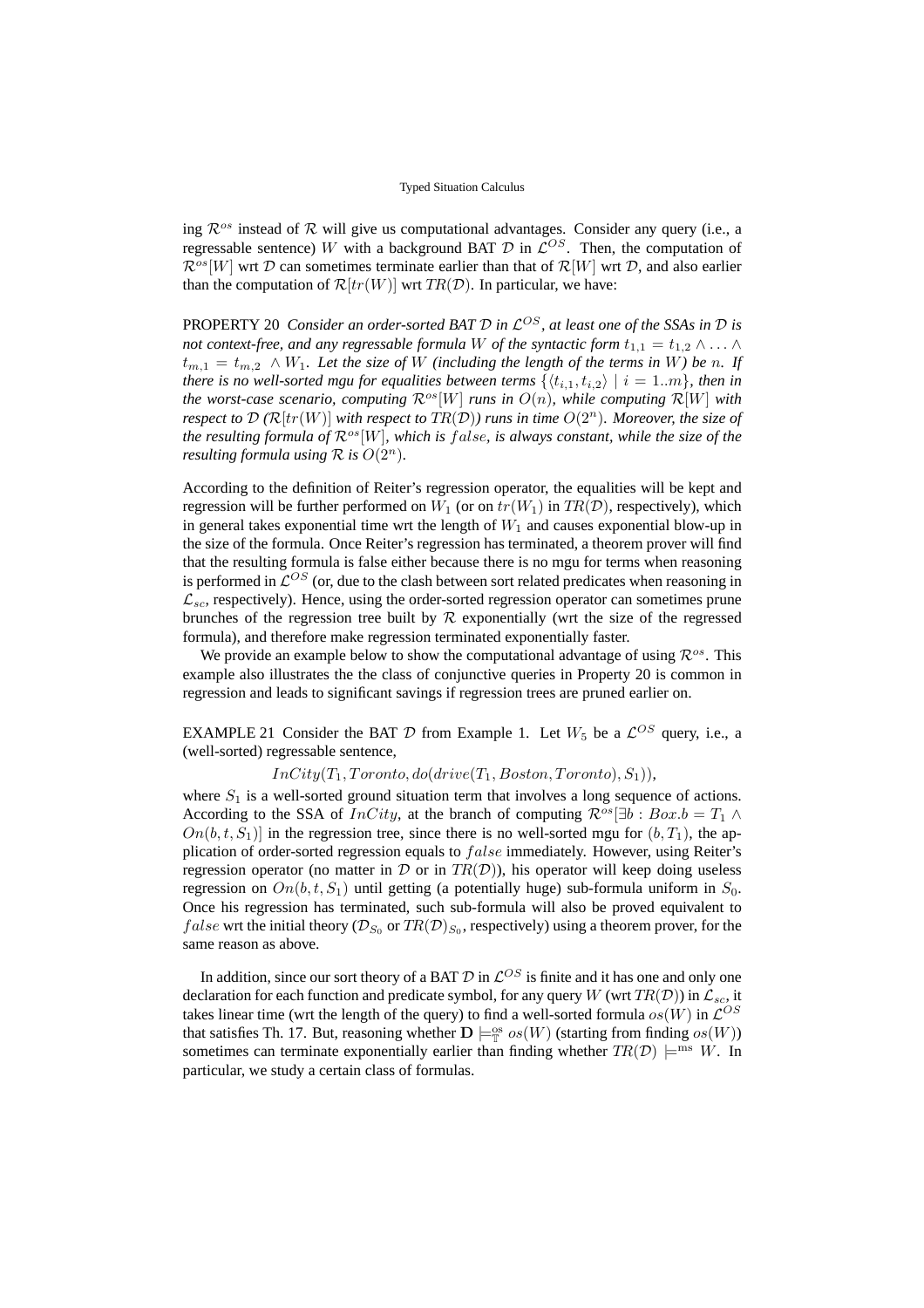DEFINITION 22 Let D be a BAT in the order-sorted SC  $\mathcal{L}^{OS}$ , and  $TR(\mathcal{D})$  be its corresponding Reiter's BAT. Any term t in Reiter's SC is a *possibly sortable term wrt* D, if one of the following conditions holds:

(1) t is a variable of sort Act, Object or Sit in  $\mathcal{L}_{sc}$ ;

(2) t is a constant c, and  $c:Q$  in  $\mathbb T$  (we say that the sort of c is Q wrt D); or,

(3) t is of form  $f(\vec{x}_{1..n})$ , function declaration  $f : \vec{Q}_{1..n} \to Q$  in  $\mathbb{T}$ , for every  $i$   $(i = 1..n)$ ,  $t_i$ either is a variable or is a non-variable possibly sortable term of sort  $Q'_i$  wrt D and  $Q'_i \leq_{\mathbb{T}} Q_i$ in T (we say that the sort of  $f(\vec{t}_{1..n})$  is Q wrt D).

Similarly, any atom  $P(\vec{t}_{1..n})$  in Reiter's SC (well-sorted wrt  $TR(\mathcal{D})$ ) and P is not SortedObj, SortedAct or SortedSit, is a *possibly sortable atom wrt* D, if for every i,  $t_i$  either is a variable or is a non-variable term of sort  $Q'_i$  wrt  $D$  satisfying that:

(a) it is a possibly sortable term wrt  $\mathcal{D}$ ; and

(b)  $P:\vec{Q}_{1..n}$  is in T and  $Q'_i \leq_{\mathbb{T}} Q_i$  wrt  $\mathcal{D}$ .

Any regressable formula W in Reiter's SC (well-sorted wrt TR(D)) is *possibly sortable wrt*  $D$  if every atom in  $W$  is possibly sortable wrt  $D$ .

Note that the predicate of a possibly sortable atom can be equality, Poss or any predicate appeared in D.

Given any  $D$  in order-sorted SC, it is easy to see that every atom (term, respectively) in  $TR(D)$  that can be considered as well-sorted wrt D is always a possibly sortable atom (term, respectively); while a possibly sortable atom (term, respectively) is not necessarily well-sorted wrt D. We provide some simple examples of the terms and atoms defined in Def. 22.

EXAMPLE 23 We continue with Example 18. The query

 $\exists x. \exists y. InCity(x, twinCity(y), do (load(B_1, T_1), S_0))$ 

in  $TR(D)$  is ill-sorted wrt D, but is possibly sortable wrt D. The query

 $\exists x. InCity(x, twinCity(B_1), do (load(B_1, T_1), S_0))$ 

in  $TR(D)$  is not possibly sortable wrt D, because  $twinCity(B_1)$  is not a possibly sortable term wrt  $TR(D)$ .

Now, we have the following property.

**PROPERTY** 24 Assume that  $W = F(\vec{t}, d\text{o}([\alpha_1, \cdots, \alpha_n], S_0))$  is an atomic fluent in  $\mathcal{L}_{sc}$ *that is not possibly sortable with respect to* D*. Then, it takes at most linear time (with respect to the length of the whole formula) to terminate reasoning*  $TR(\mathcal{D}) \models^{\text{ms}} W$  *by checking whether* W *is possibly sortable and computing the corresponding* os(W) *(which is* false*). However, in the worst-case scenario, it takes exponential time (with respect to the length of the whole formula) to determine*  $TR(D) \models^{ms} W$  *by using the usual regression in Reiter's SC.*

Note that the worst-case scenario mentioned in Property 24 often happens when a BAT is not context-free. That is, it is common that the usual regression operator leads to a regressed query whose length is exponential in the length of the original formula. Furthermore, even the corresponding  $os(W)$  of any query W is not false, according to the previous discussion, we sometimes still can gain further computational advantages during computing  $\mathcal{R}^{os}[os(W)]$  when reasoning by order-sorted regression in  $\mathcal{L}^{OS}$  instead of reasoning by regression in  $\mathcal{L}_{sc}$ .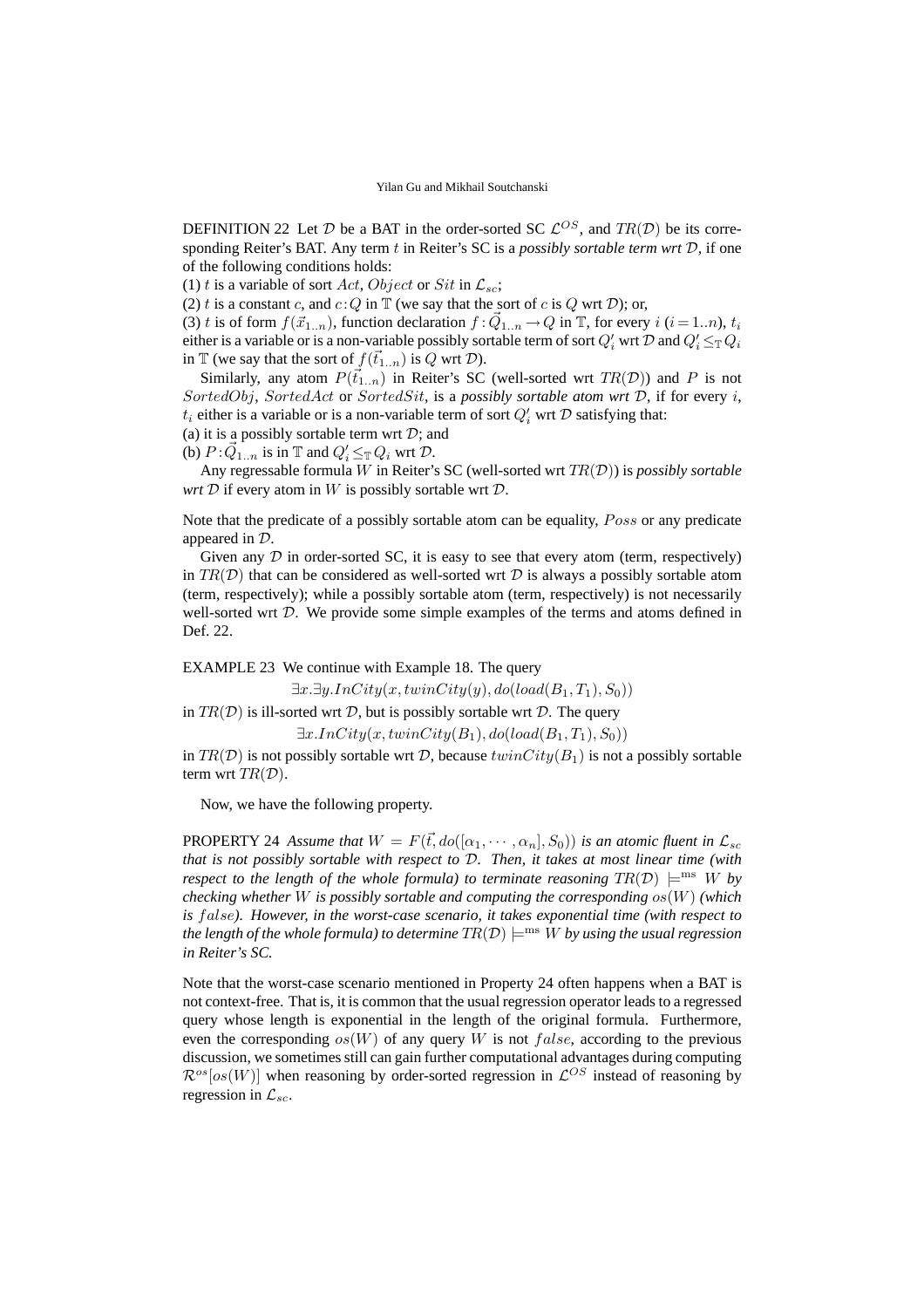# **8 Conclusions**

We propose a logical theory for reasoning about actions wrt a taxonomy of objects based on OSL. We also define a regression-based reasoning mechanism that takes advantages of sort theories, and discuss the computational advantages. It is well-known that *PDDL* supports typed (sorted) variables and many implemented planners can take advantage of types. [Classen, Eyerich, Lakemeyer, and Nebel 2007] propose formal semantics for the typed ADL subset of PDDL using ES, a dialect of SC, where types are represented using unary predicates. Our work also contributes towards a formal logical foundation of PDDL, but in a different way using order-sorted logic. A possible future work can be extending our logic to hybrid order-sorted logic [Cohn 1989; Bierle, Hedtstück, Pletat, Schmitt, and Siekmann 1992; Weidenbach 1996]. Another possibility is to consider efficient reasoning in our framework by identifying specialized classes of queries or decidable fragments [Abadi, Rabinovich, and Sagiv 2007].

### **References**

- Abadi, A., A. M. Rabinovich, and M. Sagiv [2007]. Decidable fragments of many-sorted logic. In *LPAR*, Volume 4790 of *Lecture Notes in Computer Science*, pp. 17–31. Springer.
- Bacchus, F., J. Y. Halpern, and H. J. Levesque [1999]. Reasoning about noisy sensors and effectors in the situation calculus. *Artif. Intell. 111*(1-2), 171–208.
- Bierle, C., U. Hedtstück, U. Pletat, P. H. Schmitt, and J. Siekmann [1992]. An ordersorted logic for knowledge representation systems. *Artif. Intell. 55*(2-3), 149–191.
- Brachman, R. J. and H. J. Levesque [1982]. Competence in knowledge representation. In *AAAI*, pp. 189–192.
- Brachman, R. J., H. J. Levesque, and R. Fikes [1983]. Krypton: Integrating terminology and assertion. In *AAAI*, pp. 31–35.
- Classen, J., P. Eyerich, G. Lakemeyer, and B. Nebel [2007]. Towards an integration of Golog and planning. In *20th International Joint Conference on Artificial Intelligence (IJCAI-07)*. AAAI Press.
- Cohn, A. G. [1987]. A more expressive formulation of many sorted logic. *J. Autom. Reason. 3*(2), 113–200.
- Cohn, A. G. [1989]. Taxonomic reasoning with many sorted logics. *Artificial Intelligence Review 3*(2-3), 89–128.
- Goguen, J. A. and J. Meseguer [1987]. Remarks on remarks on many-sorted equational logic. *SIGPLAN Notices 22*(4), 41–48.
- Hayes, P. J. [1971]. A logic of actions. *Machine Intelligence 6*, 495–520.
- Herbrand, J. [1971]. *Logical Writings*. Cambridge: Harvard University Press. Warren D. Goldfarb (ed.).
- Jouannaud, J.-P. and C. Kirchner [1991]. Solving equations in abstract algebras: A rule-based survey of unification. In *Computational Logic - Essays in Honor of Alan Robinson*, pp. 257–321. MIT Press.
- Lakemeyer, G. and H. J. Levesque [2011]. A semantic characterization of a useful fragment of the situation calculus with knowledge. *Artif. Intell. 175*(1), 142–164.